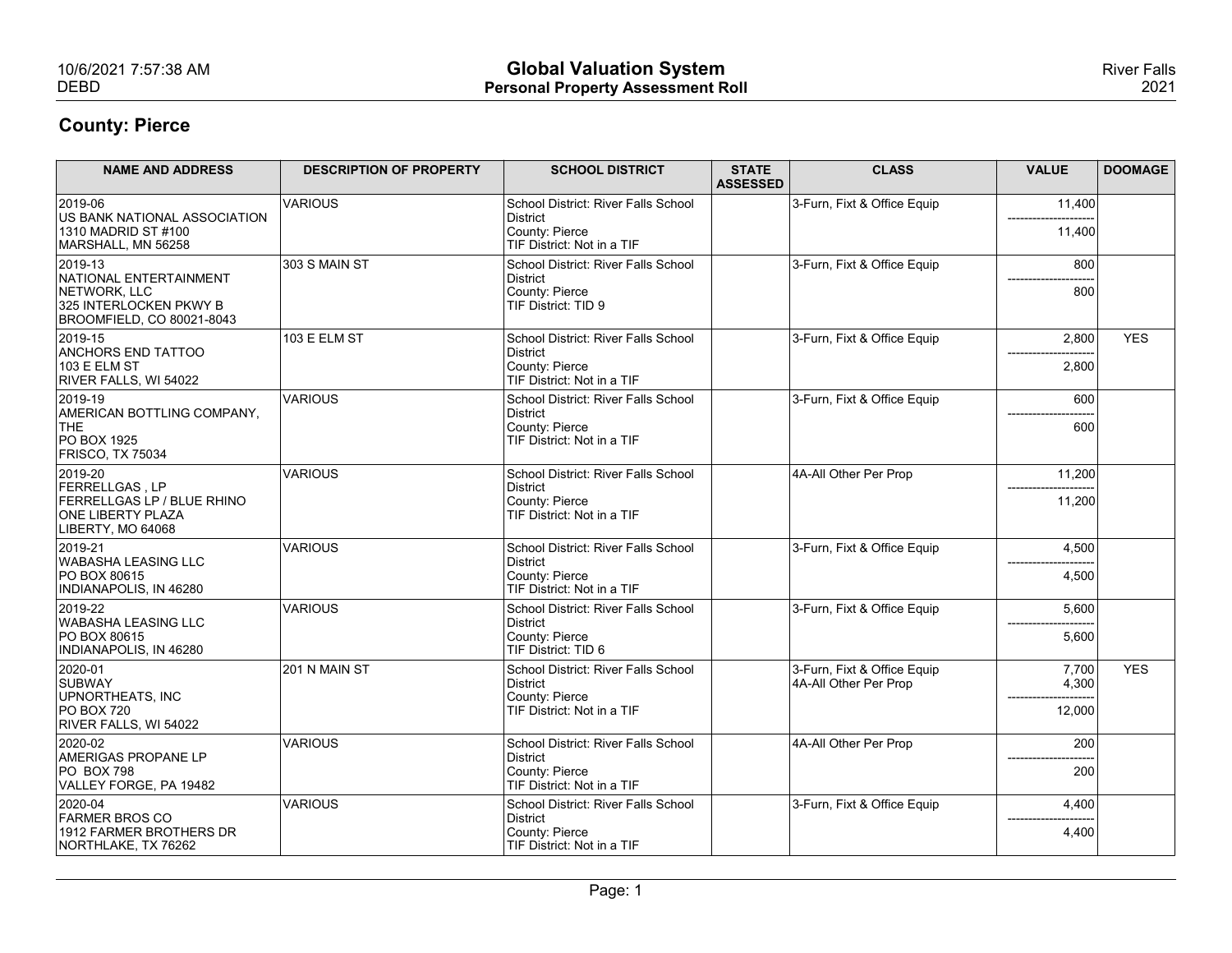| 10/6/2021 7:57:39 AM<br><b>DEBD</b>                                                                         |                                | <b>Global Valuation System</b>                                                                  |                                 |                                                      |                  | <b>River Falls</b> |
|-------------------------------------------------------------------------------------------------------------|--------------------------------|-------------------------------------------------------------------------------------------------|---------------------------------|------------------------------------------------------|------------------|--------------------|
|                                                                                                             |                                | <b>Personal Property Assessment Roll</b>                                                        |                                 |                                                      |                  | 2021               |
| <b>County: Pierce</b>                                                                                       |                                |                                                                                                 |                                 |                                                      |                  |                    |
| <b>NAME AND ADDRESS</b>                                                                                     | <b>DESCRIPTION OF PROPERTY</b> | <b>SCHOOL DISTRICT</b>                                                                          | <b>STATE</b><br><b>ASSESSED</b> | <b>CLASS</b>                                         | <b>VALUE</b>     | <b>DOOMAGE</b>     |
| 2020-06<br><b>DIGITAL CINEMA DISTRIBUTION</b><br><b>COALITION</b><br>1840 CENTURY PARK EAST, STE 550        | 105 S MAIN ST                  | School District: River Falls School<br>District<br>County: Pierce<br>TIF District: Not in a TIF |                                 | 3-Furn, Fixt & Office Equip                          | 3,000<br>3,000   |                    |
| LOS ANGELES, CA 90067<br>2020-07                                                                            | <b>VARIOUS</b>                 | School District: River Falls School                                                             |                                 | 3-Furn, Fixt & Office Equip                          | 16,300           |                    |
| <b>CIT BANK, NA</b><br><b>C/O RYAN TAX COMPLIANCE</b><br>SERVICE, LLC<br>PO BOX 460709<br>HOUSTON, TX 77056 |                                | District<br>County: Pierce<br>TIF District: Not in a TIF                                        |                                 |                                                      | 16,300           |                    |
| $ 2020 - 11$<br><b>RIVER PLACE APARTMENTS</b>                                                               | 1431-1457 WILDCAT COURT        | School District: River Falls School<br>District                                                 |                                 | 3-Furn, Fixt & Office Equip                          | 3,300            | YES                |
| 1457 WILDCAT COURT<br>RIVER FALLS, WI 54022                                                                 |                                | County: Pierce<br>TIF District: Not in a TIF                                                    |                                 |                                                      | 3,300            |                    |
| 2021-01<br>IMPRINT THIS, INC<br>$513$ E ELM ST                                                              | $513$ E ELM ST                 | School District: River Falls School<br>District<br>County: Pierce                               |                                 | 3-Furn, Fixt & Office Equip                          | 15,500<br>15,500 |                    |
| RIVER FALLS, WI 54022                                                                                       |                                | TIF District: Not in a TIF                                                                      |                                 |                                                      |                  |                    |
| 2021-02<br><b>FAIRVIEW CLINICS</b><br><b>PO BOX 9372</b>                                                    | 303 S MAIN ST                  | School District: River Falls School<br>District<br>County: Pierce                               |                                 | 3-Furn, Fixt & Office Equip<br>4A-All Other Per Prop | 37,700<br>8,900  |                    |
| MINNEAPOLIS, MN 55440                                                                                       |                                | TIF District: Not in a TIF                                                                      |                                 |                                                      | ------<br>46,600 |                    |
| 2021-03<br>THE DEPOT ON RIVER STREET, LLC                                                                   | 315 RIVER ST                   | School District: River Falls School<br>District                                                 |                                 | 3-Furn, Fixt & Office Equip                          | 288,600          |                    |
| C/O GERRARD CORP<br>$100$ 6TH ST N STE A<br>LA CROSSE, WI 54601                                             |                                | County: Pierce<br>TIF District: TID 14                                                          |                                 |                                                      | 288,600          |                    |
| 2021-04<br>CITY STATION, LLC<br>100 N 6TH ST STE A                                                          | 308 RIVER ST                   | School District: River Falls School<br>District<br>County: Pierce                               |                                 | 3-Furn, Fixt & Office Equip<br>4A-All Other Per Prop | 77,000<br>13,600 |                    |
| LA CROSSE, WI 54061-3794                                                                                    |                                | TIF District: TID 14                                                                            |                                 |                                                      | 90,600           |                    |
| 2021-05<br><b>HARMONI TOWERS</b>                                                                            | VARIOUS                        | School District: River Falls School<br>District                                                 |                                 | 4A-All Other Per Prop                                | 275,600          |                    |
| <b>PO BOX 331909</b><br>NASHVILLE, TN 37203                                                                 |                                | County: Pierce<br>TIF District: Not in a TIF                                                    |                                 |                                                      | 275,600          |                    |
|                                                                                                             | VARIOUS                        | School District: River Falls School<br>District<br>County: Pierce                               |                                 | 3-Furn, Fixt & Office Equip                          | 300<br>300       |                    |
| 2021-06<br>DREYER'S GRAND ICE CREAM<br>C/O RYAN, LLC                                                        |                                |                                                                                                 |                                 |                                                      |                  |                    |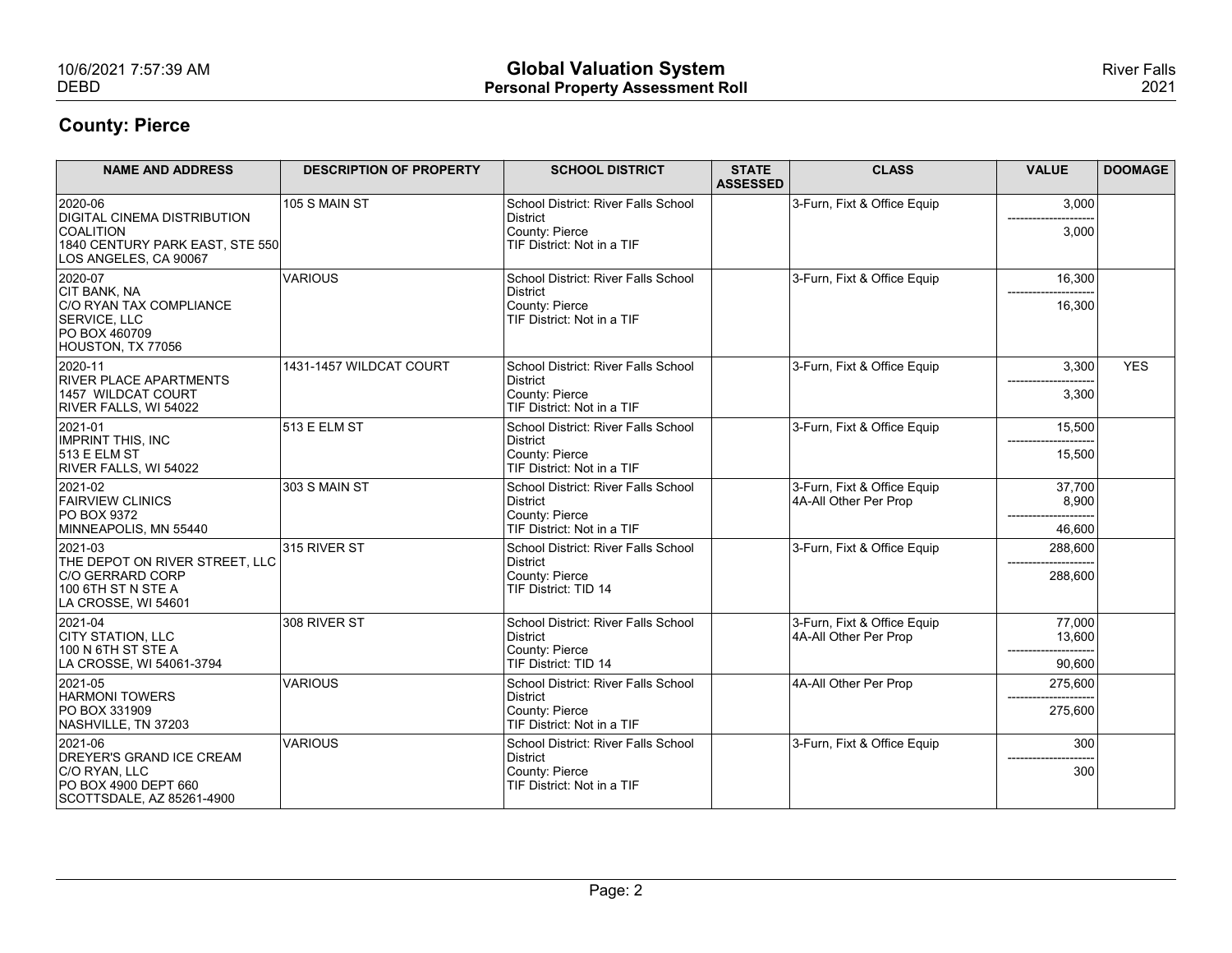| 10/6/2021 7:57:39 AM<br><b>DEBD</b>                                                             |                                | <b>Global Valuation System</b><br><b>Personal Property Assessment Roll</b> |                                 |                                                      |                                 | <b>River Falls</b><br>2021 |
|-------------------------------------------------------------------------------------------------|--------------------------------|----------------------------------------------------------------------------|---------------------------------|------------------------------------------------------|---------------------------------|----------------------------|
|                                                                                                 |                                |                                                                            |                                 |                                                      |                                 |                            |
| <b>County: Pierce</b>                                                                           |                                |                                                                            |                                 |                                                      |                                 |                            |
| <b>NAME AND ADDRESS</b>                                                                         | <b>DESCRIPTION OF PROPERTY</b> | <b>SCHOOL DISTRICT</b>                                                     | <b>STATE</b><br><b>ASSESSED</b> | <b>CLASS</b>                                         | <b>VALUE</b>                    | <b>DOOMAGE</b>             |
| 2021-09<br>JAMES PRATT & IIA JUNE BROWN                                                         | 519 E WALNUT ST                | School District: River Falls School<br>District                            |                                 | 4A-All Other Per Prop                                | 100                             |                            |
| PRATT<br>519 E WALNUT ST<br>RIVER FALLS, WI 54022                                               |                                | County: Pierce<br>TIF District: Not in a TIF                               |                                 |                                                      | 100                             |                            |
| 2021-11                                                                                         | $116$ E ELM ST                 | School District: River Falls School                                        |                                 | 3-Furn, Fixt & Office Equip                          | 3,200                           |                            |
| JOHNSON COMMERICAL LEASING<br><b>DIVISION</b><br>555 MAIN ST STE 330<br><b>RACINE, WI 53403</b> |                                | District<br>County: Pierce<br>TIF District: Not in a TIF                   |                                 |                                                      | 3,200                           |                            |
| 2021-14                                                                                         | 303 S MIAN ST                  | School District: River Falls School                                        |                                 | 3-Furn, Fixt & Office Equip                          | 12,500                          |                            |
| COINSTAR ASSET HOLDINGS, LLC<br><b>PO BOX 72210</b><br>PHOENIX, AZ 85050                        |                                | District<br>County: Pierce<br>TIF District: TID 9                          |                                 |                                                      | ---------------------<br>12,500 |                            |
| 2021-15                                                                                         | 123 W CASCADE AVE              | School District: River Falls School                                        |                                 | 3-Furn, Fixt & Office Equip                          | 2,500                           | <b>YES</b>                 |
| KAILEY'S BEAUTY SALON &<br><b>BOUTIQUE</b>                                                      |                                | District<br>County: Pierce                                                 |                                 | 4A-All Other Per Prop                                | 2,500                           |                            |
| 123 W CASCADE AVE<br>RIVER FALLS, WI 54022                                                      |                                | TIF District: Not in a TIF                                                 |                                 |                                                      | 5,000                           |                            |
| 2021-16<br><b>FALCON APPRAISAL SERVICE</b>                                                      | 180 W DIVISION ST              | School District: River Falls School<br>District                            |                                 | 3-Furn, Fixt & Office Equip<br>4A-All Other Per Prop | 2,000<br>500                    | <b>YES</b>                 |
| 180 W DIVISION ST<br>RIVER FALLS, WI 54022                                                      |                                | County: Pierce<br>TIF District: TID 14                                     |                                 |                                                      | 2,500                           |                            |
| 276-08001-0100                                                                                  | 125 N MAIN ST                  | School District: River Falls School                                        |                                 | 4A-All Other Per Prop                                | 300                             | <b>YES</b>                 |
| 125 ON MAIN LLC<br>125 N MAIN ST                                                                |                                | District<br>County: Pierce                                                 |                                 |                                                      | ----------<br>300               |                            |
| RIVER FALLS, WI 54022<br>276-08001-0112                                                         | 127 N MAIN ST                  | TIF District: Not in a TIF<br>School District: River Falls School          |                                 | 3-Furn, Fixt & Office Equip                          | 7,500                           | <b>YES</b>                 |
| 3 SCHWEET SISTERS<br>$127 N$ MAIN ST                                                            |                                | District<br>County: Pierce                                                 |                                 |                                                      | 7,500                           |                            |
|                                                                                                 | VARIOUS                        | TIF District: Not in a TIF                                                 |                                 | 3-Furn, Fixt & Office Equip                          |                                 |                            |
|                                                                                                 |                                | School District: River Falls School<br>District                            |                                 |                                                      | 5,200                           |                            |
| RIVER FALLS, WI 54022<br>276-08001-0150<br>ADT, LLC                                             |                                |                                                                            |                                 |                                                      |                                 |                            |
| PO BOX 54767<br>LEXINGTON, KY 40555                                                             |                                | County: Pierce<br>TIF District: Not in a TIF                               |                                 |                                                      | 5,200                           |                            |
| 276-08001-0500<br>A.M. STRUCTURAL ENGINEERING<br>DAVID P WAGNER                                 | 112 E MAPLE ST                 | School District: River Falls School<br>District<br>County: Pierce          |                                 | 3-Furn, Fixt & Office Equip<br>4A-All Other Per Prop | 4,800<br>600                    |                            |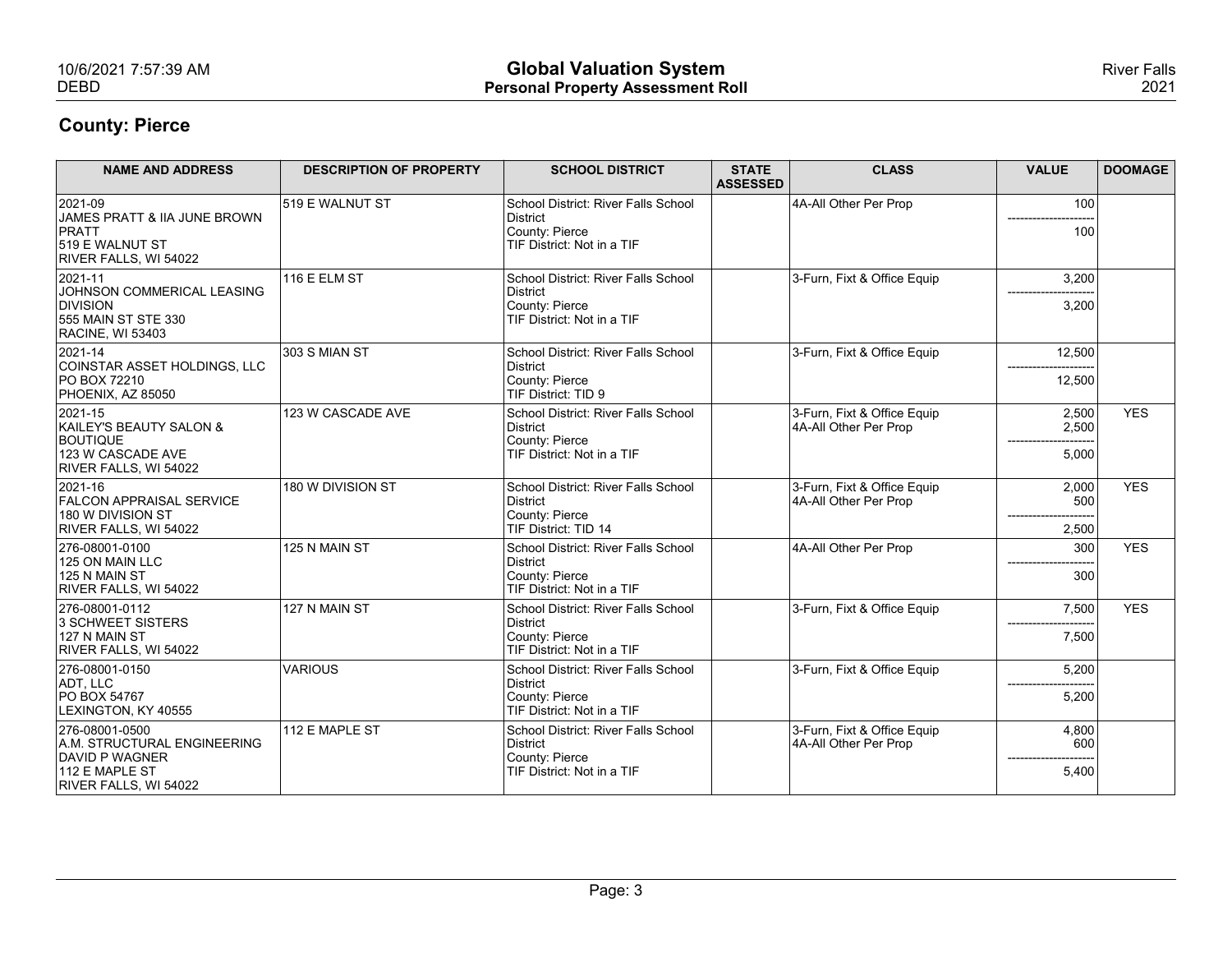| 10/6/2021 7:57:39 AM<br><b>DEBD</b>                                                                                                            |                                | <b>Global Valuation System</b><br><b>Personal Property Assessment Roll</b>                      |                                 |                                                      |                         | <b>River Falls</b><br>2021 |
|------------------------------------------------------------------------------------------------------------------------------------------------|--------------------------------|-------------------------------------------------------------------------------------------------|---------------------------------|------------------------------------------------------|-------------------------|----------------------------|
| <b>County: Pierce</b>                                                                                                                          |                                |                                                                                                 |                                 |                                                      |                         |                            |
| <b>NAME AND ADDRESS</b>                                                                                                                        | <b>DESCRIPTION OF PROPERTY</b> | <b>SCHOOL DISTRICT</b>                                                                          | <b>STATE</b><br><b>ASSESSED</b> | <b>CLASS</b>                                         | <b>VALUE</b>            | <b>DOOMAGE</b>             |
| 276-08001-0590<br>AMERICAN FAMILY MUTUAL<br><b>INSURANCE CO S.I.</b><br><b>PO BOX 4747</b><br>OAK BROOK, IL 60522                              | 200 E ELM ST, #400             | School District: River Falls School<br>District<br>County: Pierce<br>TIF District: Not in a TIF |                                 | 3-Furn, Fixt & Office Equip                          | 500<br>500              |                            |
| 276-08001-0600<br>JILL MORROW AGENCY<br>200 E ELM ST, STE 400<br>RIVER FALLS, WI 54022                                                         | 200 E ELM ST, #400             | School District: River Falls School<br>District<br>County: Pierce<br>TIF District: Not in a TIF |                                 | 3-Furn, Fixt & Office Equip                          | 2,400<br>2,400          | <b>YES</b>                 |
| 276-08001-0650<br>AMERICAN GREETINGS<br>CORPORATION<br><b>ONE AMERICAN BLVD</b><br>CLEVELAND, OH 44145-8151                                    | 320 N MAIN ST                  | School District: River Falls School<br>District<br>County: Pierce<br>TIF District: Not in a TIF |                                 | 3-Furn, Fixt & Office Equip                          | 700<br>700              |                            |
| 276-08001-0900<br>ANDERSEN, NEIL<br>421 N MAIN ST<br>RIVER FALLS, WI 54022                                                                     | $421$ N MAIN ST                | School District: River Falls School<br>District<br>County: Pierce<br>TIF District: Not in a TIF |                                 | 3-Furn, Fixt & Office Equip                          | 3,800<br>3,800          | <b>YES</b>                 |
| 276-08001-0970<br>SENORASKE, BRIAN<br>114 N SPRING ST<br>RIVER FALLS, WI 54022                                                                 | 114 SPRING ST                  | School District: River Falls School<br>District<br>County: Pierce<br>TIF District: TID 6        |                                 | 3-Furn, Fixt & Office Equip<br>4A-All Other Per Prop | 6,600<br>600<br>7,200   |                            |
| 276-08001-0978<br>MASSAGE & BODYWORK<br>AUSTRUM, JESSICA<br>208 S MAIN ST UNIT #3<br>RIVER FALLS, WI 54022                                     | $208$ S MAIN ST, #3            | School District: River Falls School<br>District<br>County: Pierce<br>TIF District: Not in a TIF |                                 | 4A-All Other Per Prop                                | 200<br>200              | <b>YES</b>                 |
| 276-08002-0910<br><b>FALLS FAMILY EYE CARE/FALLS</b><br><b>VISION THERAPY</b><br>BARNESS, BOBBIE, OD<br>117 MAIN ST S<br>RIVER FALLS, WI 54022 | $117S$ MAIN ST                 | School District: River Falls School<br>District<br>County: Pierce<br>TIF District: Not in a TIF |                                 | 3-Furn, Fixt & Office Equip<br>4A-All Other Per Prop | 24,200<br>300<br>24,500 | <b>YES</b>                 |
| 276-08003-0300<br><b>BENCO COMMERCIAL BLDG</b><br>NATHAN PHILIP NEWES-OPATZ<br><b>PO BOX 1210</b><br>HUDSON, WI 54016                          | 109 E WALNUT ST                | School District: River Falls School<br>District<br>County: Pierce<br>TIF District: Not in a TIF |                                 | 4A-All Other Per Prop                                | 300<br>300              | <b>YES</b>                 |
| 276-08003-0340<br>JUNIORS BAR & RESTAURANT<br>JRKM MANAGEMENT<br>100 SPRING ST<br>RIVER FALLS, WI 54022                                        | 100 SPRING ST                  | School District: River Falls School<br>District<br>County: Pierce<br>TIF District: TID 6        |                                 | 3-Furn, Fixt & Office Equip<br>4A-All Other Per Prop | 73,100<br>500<br>73,600 |                            |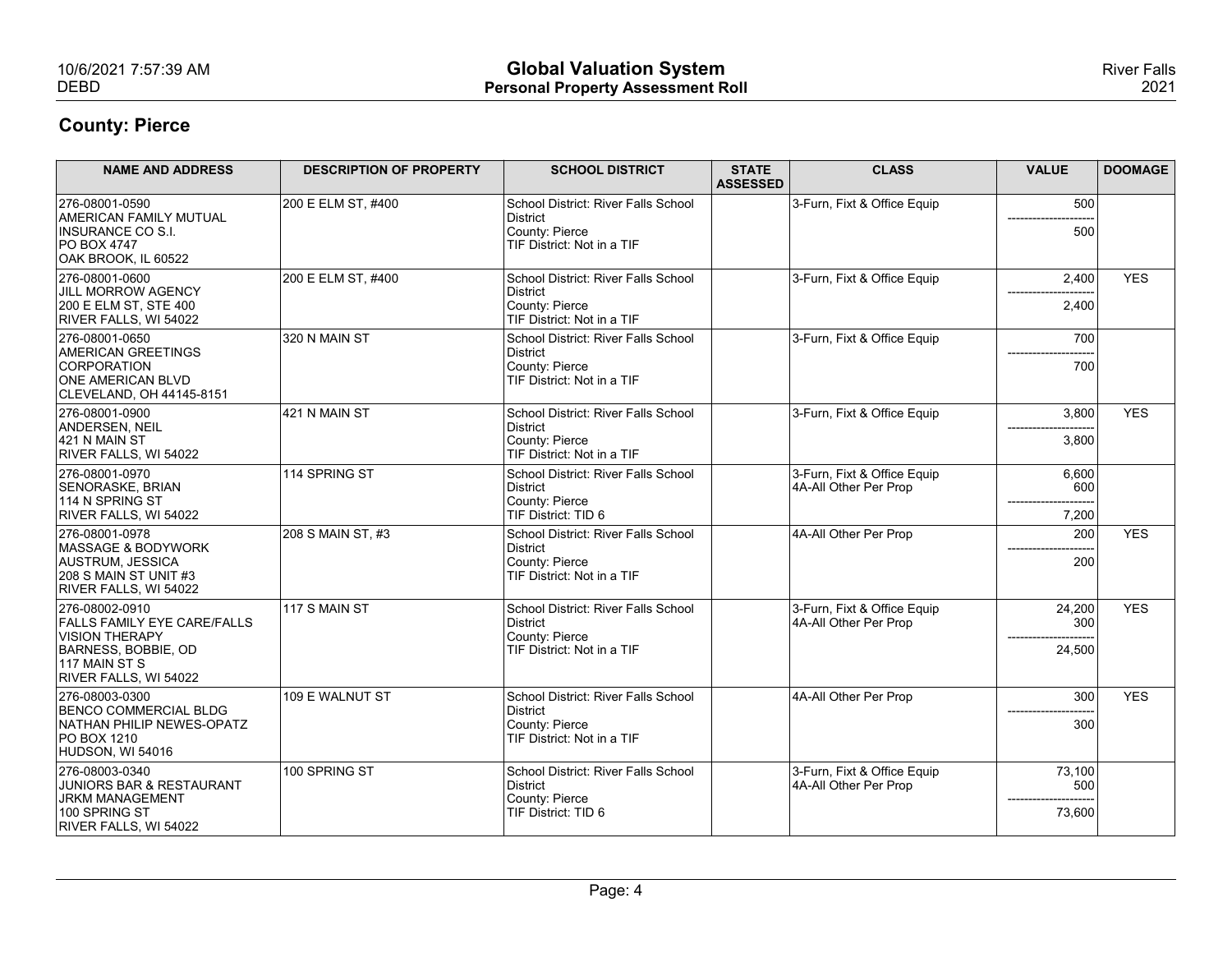| 10/6/2021 7:57:39 AM                                    |                                | <b>Global Valuation System</b>                                    |                                 |                                                      |                 | <b>River Falls</b> |
|---------------------------------------------------------|--------------------------------|-------------------------------------------------------------------|---------------------------------|------------------------------------------------------|-----------------|--------------------|
| <b>DEBD</b>                                             |                                | <b>Personal Property Assessment Roll</b>                          |                                 |                                                      |                 | 2021               |
| <b>County: Pierce</b>                                   |                                |                                                                   |                                 |                                                      |                 |                    |
|                                                         |                                |                                                                   |                                 |                                                      |                 |                    |
| <b>NAME AND ADDRESS</b>                                 | <b>DESCRIPTION OF PROPERTY</b> | <b>SCHOOL DISTRICT</b>                                            | <b>STATE</b><br><b>ASSESSED</b> | <b>CLASS</b>                                         | <b>VALUE</b>    | <b>DOOMAGE</b>     |
| 276-08003-0940<br><b>BOLES PROPERTY MANAGEMENT</b>      | 109 N MAIN ST, #B              | School District: River Falls School<br>District                   |                                 | 3-Furn, Fixt & Office Equip                          | 17,900          | <b>YES</b>         |
| $PO$ BOX 165<br>RIVER FALLS, WI 54022                   |                                | County: Pierce<br>TIF District: Not in a TIF                      |                                 |                                                      | 17,900          |                    |
| 276-08004-0000                                          | 222 N MAIN ST                  | School District: River Falls School                               |                                 | 3-Furn, Fixt & Office Equip                          | 4,600           |                    |
| <b>BO JON'S FLOWERS &amp; GIFTS</b><br>222 N MAIN ST    |                                | District<br>County: Pierce                                        |                                 | 4A-All Other Per Prop                                | 200             |                    |
| RIVER FALLS, WI 54022<br>276-08004-0100                 | $110$ S MAIN ST                | TIF District: Not in a TIF<br>School District: River Falls School |                                 | 3-Furn, Fixt & Office Equip                          | 4,800<br>18,600 |                    |
| NUTTY SQUIRREL SPORTS SALOON<br>JAMA INVESTMENTS, LLC   |                                | District<br>County: Pierce                                        |                                 |                                                      | 18,600          |                    |
| 3860 LABORE RD<br>VADNAIS HEIGHTS, MN 55110             |                                | TIF District: Not in a TIF                                        |                                 |                                                      |                 |                    |
| 276-08004-0200<br><b>BOWEN'S GARAGE</b>                 | $405$ S MAIN ST                | School District: River Falls School<br>District                   |                                 | 3-Furn, Fixt & Office Equip<br>4A-All Other Per Prop | 1,300<br>200    |                    |
| MICHAEL T BOWEN<br>405 S MAIN ST                        |                                | County: Pierce<br>TIF District: TID 9                             |                                 |                                                      | 1,500           |                    |
| RIVER FALLS, WI 54022                                   |                                |                                                                   |                                 |                                                      |                 |                    |
| 276-08004-0350<br><b>BRICKHOUSE MUSIC</b>               | $216$ S MAIN ST                | School District: River Falls School<br>District                   |                                 | 3-Furn, Fixt & Office Equip                          | 3,700<br>------ | <b>YES</b>         |
| <b>TOM BENTZ</b><br>216 S MAIN ST                       |                                | County: Pierce<br>TIF District: Not in a TIF                      |                                 |                                                      | 3,700           |                    |
| RIVER FALLS, WI 54022<br>276-08004-0360                 | 306 N MAIN ST                  | School District: River Falls School                               |                                 | 3-Furn, Fixt & Office Equip                          | 1,600           | <b>YES</b>         |
| <b>BRIGHTSTAR INTEGRATIVE</b><br><b>WELLNESS CENTER</b> |                                | District<br>County: Pierce                                        |                                 |                                                      | ------<br>1,600 |                    |
| 306 N MAIN ST<br>RIVER FALLS, WI 54022                  |                                | TIF District: Not in a TIF                                        |                                 |                                                      |                 |                    |
| 276-08004-0700                                          | $112S$ MAIN ST                 | School District: River Falls School                               |                                 | 3-Furn, Fixt & Office Equip                          | 1,900           | <b>YES</b>         |
| THE BARBER SHOP<br>LONGSDORF, JON                       |                                | District<br>County: Pierce                                        |                                 |                                                      | 1,900           |                    |
| $112$ S MAIN ST<br>RIVER FALLS, WI 54022                |                                | TIF District: Not in a TIF                                        |                                 |                                                      |                 |                    |
| 276-08004-0750<br>HOLO NALU SALON & SPA                 | 114 E ELM ST                   | School District: River Falls School<br>District                   |                                 | 3-Furn, Fixt & Office Equip                          | 600             | <b>YES</b>         |
| 114 E ELM ST<br>RIVER FALLS, WI 54022                   |                                | County: Pierce<br>TIF District: Not in a TIF                      |                                 |                                                      | 600             |                    |
| 276-08004-0800<br>CANON FINANCIAL SERVICES, INC.        | VARIOUS                        | School District: River Falls School<br>District                   |                                 | 3-Furn, Fixt & Office Equip                          | 10,600          |                    |
| <b>PO BOX 5008</b>                                      |                                | County: Pierce<br>TIF District: Not in a TIF                      |                                 |                                                      | 10,600          |                    |
| 158 Gaither Dr Ste 200                                  |                                |                                                                   |                                 |                                                      |                 |                    |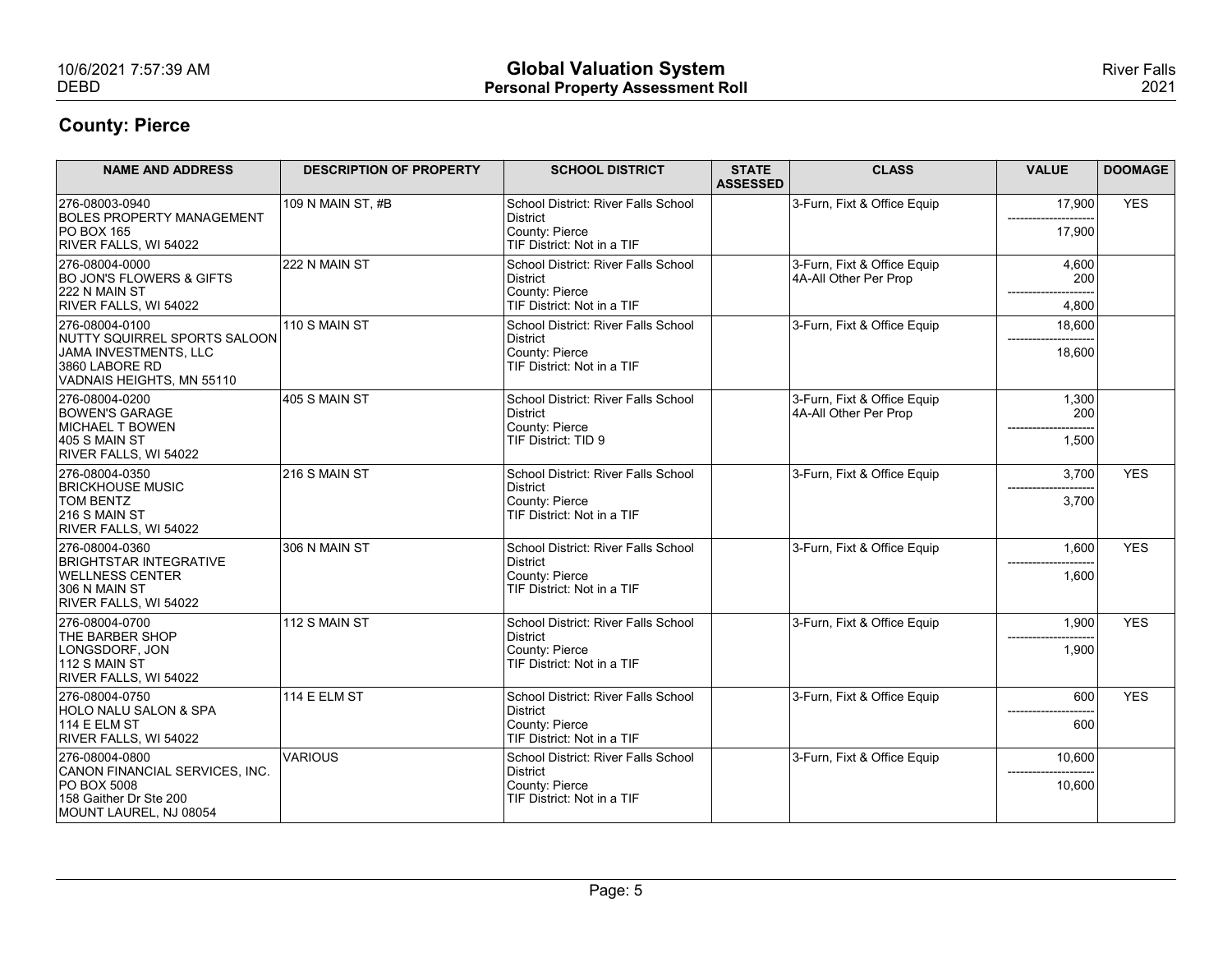| 10/6/2021 7:57:39 AM<br><b>DEBD</b>                                                                                                        |                                | <b>Global Valuation System</b><br><b>Personal Property Assessment Roll</b>                      |                                 |                                                      |                         | <b>River Falls</b><br>2021 |
|--------------------------------------------------------------------------------------------------------------------------------------------|--------------------------------|-------------------------------------------------------------------------------------------------|---------------------------------|------------------------------------------------------|-------------------------|----------------------------|
| <b>County: Pierce</b>                                                                                                                      |                                |                                                                                                 |                                 |                                                      |                         |                            |
| <b>NAME AND ADDRESS</b>                                                                                                                    | <b>DESCRIPTION OF PROPERTY</b> | <b>SCHOOL DISTRICT</b>                                                                          | <b>STATE</b><br><b>ASSESSED</b> | <b>CLASS</b>                                         | <b>VALUE</b>            | <b>DOOMAGE</b>             |
| 276-08004-1020<br>CARPENTER, F W D.D.S.<br><b>F W CARPENTER</b><br>215 N SECOND ST, #203<br>RIVER FALLS, WI 54022                          | 215 N SECOND ST, #203          | School District: River Falls School<br>District<br>County: Pierce<br>TIF District: Not in a TIF |                                 | 3-Furn, Fixt & Office Equip                          | 35,800<br>35,800        | <b>YES</b>                 |
| 276-08005-0300<br>CHAR'S FAMILY HAIRCARE<br><b>CHARLENE BYSTROM</b><br>402 N 2ND ST<br>RIVER FALLS, WI 54022                               | 402 N SECOND ST                | School District: River Falls School<br>District<br>County: Pierce<br>TIF District: Not in a TIF |                                 | 3-Furn, Fixt & Office Equip                          | 200<br>200              | <b>YES</b>                 |
| 276-08005-0600<br>HUA YUE OF WI, INC<br>1025 S MAIN ST STE 200<br>RIVER FALLS, WI 54022                                                    | 1025 S MAIN ST, #200           | School District: River Falls School<br>District<br>County: Pierce<br>TIF District: Not in a TIF |                                 | 3-Furn, Fixt & Office Equip<br>4A-All Other Per Prop | 600<br>1,400<br>2,000   | <b>YES</b>                 |
| 276-08005-0850<br><b>CLEVELAND FAMILY</b><br>CHIROPRACTIC CENTER<br>DRS. JOSH & GINA CLEVELAND<br>112 E WALNUT ST<br>RIVER FALLS, WI 54022 | 112 E WALNUT ST                | School District: River Falls School<br>District<br>County: Pierce<br>TIF District: Not in a TIF |                                 | 3-Furn, Fixt & Office Equip<br>4A-All Other Per Prop | 1,200<br>1,500<br>2,700 | <b>YES</b>                 |
| 276-08005-0965<br>DARBY LLC                                                                                                                | 127 S MAIN ST                  | School District: River Falls School<br>District                                                 |                                 | 3-Furn, Fixt & Office Equip                          | 8,200                   | <b>YES</b>                 |
| 1182 FOSTER ST<br>RIVER FALLS, WI 54022                                                                                                    |                                | County: Pierce<br>TIF District: Not in a TIF                                                    |                                 |                                                      | 8,200                   |                            |
| 276-08005-0970<br>COCA-COLA COMPANY, THE<br><b>PO BOX 1734</b><br>FOUNTAIN PROPERTY TAX - USA 8<br>ATLANTA, GA 30301                       | 421 S MAIN ST                  | School District: River Falls School<br>District<br>County: Pierce<br>TIF District: TID 9        |                                 | 4A-All Other Per Prop                                | 3,500<br>3,500          |                            |
| 276-08005-0975<br>COCA-COLA COMPANY, THE                                                                                                   | 477 SPRUCE ST                  | School District: River Falls School<br>District                                                 |                                 | 4A-All Other Per Prop                                | 4,900                   |                            |
| <b>PO BOX 1734</b><br>FOUNTAIN PROPERTY TAX - USA 8<br>ATLANTA, GA 30301                                                                   |                                | County: Pierce<br>TIF District: TID 6                                                           |                                 |                                                      | 4,900                   |                            |
| 276-08005-0980<br>COCA-COLA COMPANY, THE                                                                                                   | VARIOUS                        | School District: River Falls School<br>District                                                 |                                 | 4A-All Other Per Prop                                | 6,700                   |                            |
| <b>PO BOX 1734</b><br>FOUNTAIN PROPERTY TAX - USA 8<br>ATLANTA, GA 30301                                                                   |                                | County: Pierce<br>TIF District: Not in a TIF                                                    |                                 |                                                      | 6,700                   |                            |
| 276-08005-0987<br>RIVER FALLS GRAND APARTMENTS,                                                                                            | 2306 AURORA CIR                | School District: River Falls School<br>District                                                 |                                 | 3-Furn, Fixt & Office Equip<br>4A-All Other Per Prop | 3,100<br>500            |                            |
| LLC<br>750 MAIN ST #200                                                                                                                    |                                | County: Pierce<br>TIF District: Not in a TIF                                                    |                                 |                                                      | 3,600                   |                            |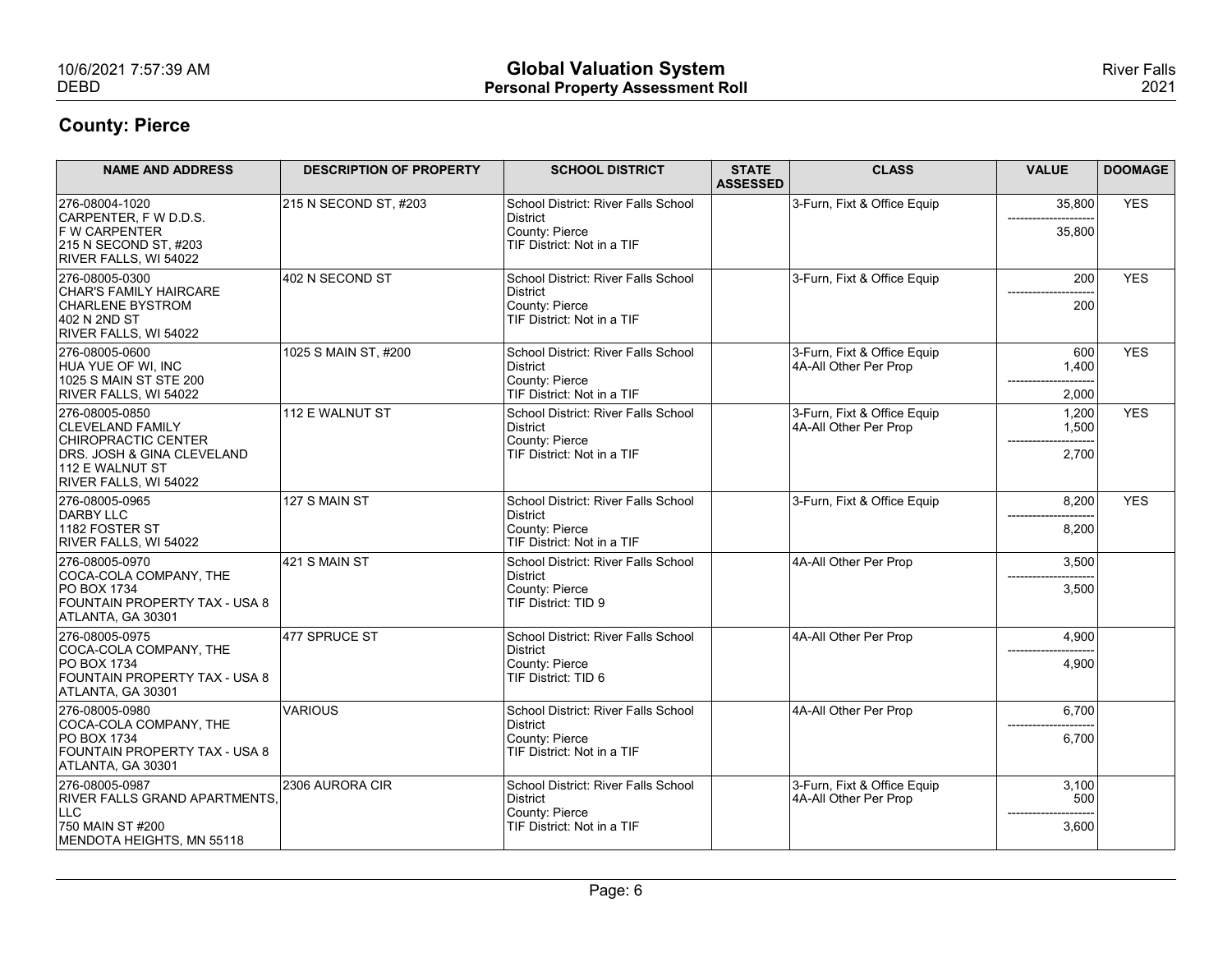| 10/6/2021 7:57:39 AM                                                                             |                                |                                                                            |                                 |                                                      |                          |                            |
|--------------------------------------------------------------------------------------------------|--------------------------------|----------------------------------------------------------------------------|---------------------------------|------------------------------------------------------|--------------------------|----------------------------|
|                                                                                                  |                                |                                                                            |                                 |                                                      |                          |                            |
|                                                                                                  |                                |                                                                            |                                 |                                                      |                          |                            |
|                                                                                                  |                                |                                                                            |                                 |                                                      |                          |                            |
|                                                                                                  |                                |                                                                            |                                 |                                                      |                          |                            |
| <b>DEBD</b>                                                                                      |                                | <b>Global Valuation System</b><br><b>Personal Property Assessment Roll</b> |                                 |                                                      |                          | <b>River Falls</b><br>2021 |
| <b>County: Pierce</b>                                                                            |                                |                                                                            |                                 |                                                      |                          |                            |
|                                                                                                  |                                |                                                                            |                                 |                                                      |                          |                            |
| <b>NAME AND ADDRESS</b>                                                                          | <b>DESCRIPTION OF PROPERTY</b> | <b>SCHOOL DISTRICT</b>                                                     | <b>STATE</b><br><b>ASSESSED</b> | <b>CLASS</b>                                         | <b>VALUE</b>             | <b>DOOMAGE</b>             |
| 276-08005-0989<br><b>RIVER FALLS - RCAC, LLC</b><br>750 MAIN ST #200                             | 2348 AURORA CIR                | School District: River Falls School<br>District<br>County: Pierce          |                                 | 3-Furn, Fixt & Office Equip<br>4A-All Other Per Prop | 40,600<br>500            |                            |
| MENDOTA HEIGHTS, MN 55118                                                                        |                                | TIF District: Not in a TIF                                                 |                                 |                                                      | 41,100                   |                            |
| 276-08005-0991<br><b>RIVER FALLS - CBRF, LLC</b><br>750 MAIN ST STE 200                          | 2328 AURORA CIR                | School District: River Falls School<br>District<br>County: Pierce          |                                 | 3-Furn, Fixt & Office Equip<br>4A-All Other Per Prop | 74,400<br>2,200          |                            |
| MENDOTA HEIGHTS, MN 55118<br>276-08005-1025                                                      | 100 SPRING ST                  | TIF District: Not in a TIF<br>School District: River Falls School          |                                 | 3-Furn, Fixt & Office Equip                          | 76,600<br>92,400         | <b>YES</b>                 |
| <b>IGO LEGACY HOTEL GROUP</b><br>MARSHFIELD, LLC<br>4257 HAINES RD STE A                         |                                | District<br>County: Pierce<br>TIF District: TID 6                          |                                 | 4A-All Other Per Prop                                | 3,800<br>$---$<br>96,200 |                            |
| DULUTH, MN 55811-4135<br>276-08006-0125                                                          | VARIOUS                        | School District: River Falls School                                        |                                 | 3-Furn, Fixt & Office Equip                          | 16,200                   |                            |
| COMPASS TWO, LLC<br><b>PO BOX 743068</b><br>DALLAS, TX 75374                                     |                                | District<br>County: Pierce<br>TIF District: Not in a TIF                   |                                 | 4A-All Other Per Prop                                | 500<br>16,700            |                            |
| 276-08006-0760                                                                                   | 215 N SECOND ST, #104          | School District: River Falls School                                        |                                 | 3-Furn, Fixt & Office Equip                          | 1,100                    |                            |
| <b>BURSTAD INSURANCE AGENCY</b><br>215 N SECOND ST #104                                          |                                | District<br>County: Pierce                                                 |                                 | 4A-All Other Per Prop                                | 100                      |                            |
| RIVER FALLS, WI 54022-3708<br>276-08006-0850                                                     | 101 S MAIN ST                  | TIF District: Not in a TIF<br>School District: River Falls School          |                                 | 4A-All Other Per Prop                                | 1,200<br>2,100           | <b>YES</b>                 |
| <b>CRANK WORX BIKE SHOP</b><br><b>ISAAC A CURTIS</b><br>$101$ S MAIN ST<br>RIVER FALLS, WI 54022 |                                | District<br>County: Pierce<br>TIF District: Not in a TIF                   |                                 |                                                      | 2,100                    |                            |
| 276-08007-0500                                                                                   | 102 S MAIN ST                  | School District: River Falls School                                        |                                 | 3-Furn, Fixt & Office Equip                          | 3,300                    | <b>YES</b>                 |
| <b>CUSTOM FRAMING &amp; ART INC</b><br>$102$ S MAIN ST                                           |                                | District<br>County: Pierce                                                 |                                 |                                                      | --------<br>3,300        |                            |
| RIVER FALLS, WI 54022<br>276-08007-0550                                                          | 103 S 2ND ST, STE B            | TIF District: Not in a TIF<br>School District: River Falls School          |                                 | 3-Furn, Fixt & Office Equip                          | 1,300                    | <b>YES</b>                 |
| <b>CUSTOM NEEDLE</b>                                                                             |                                | District                                                                   |                                 |                                                      |                          |                            |
| KIM SCHAFFER<br>103 S 2ND ST, STE B<br>RIVER FALLS, WI 54022                                     |                                | County: Pierce<br>TIF District: Not in a TIF                               |                                 |                                                      | 1,300                    |                            |
|                                                                                                  | $421$ S MAIN ST                | School District: River Falls School                                        |                                 | 3-Furn, Fixt & Office Equip                          | 5,300                    | <b>YES</b>                 |
| 276-08007-0600<br>DAIRY QUEEN, INC.                                                              |                                | District<br>County: Pierce<br>TIF District: TID 9                          |                                 |                                                      | 5,300                    |                            |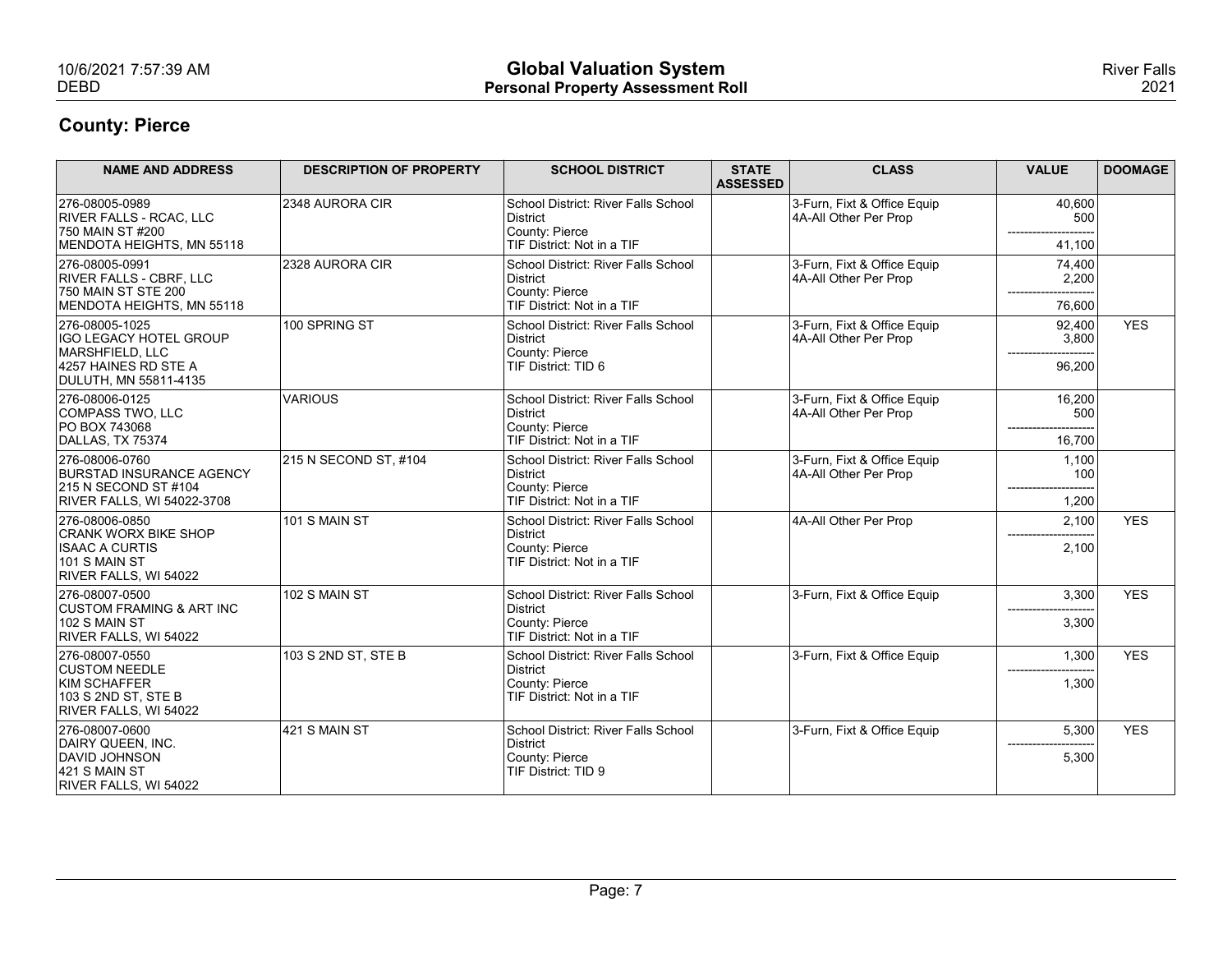| 10/6/2021 7:57:39 AM                                                                                      |                                | <b>Global Valuation System</b>                           |                                 |                                                      |                                | <b>River Falls</b> |
|-----------------------------------------------------------------------------------------------------------|--------------------------------|----------------------------------------------------------|---------------------------------|------------------------------------------------------|--------------------------------|--------------------|
| <b>DEBD</b>                                                                                               |                                | <b>Personal Property Assessment Roll</b>                 |                                 |                                                      |                                | 2021               |
| <b>County: Pierce</b>                                                                                     |                                |                                                          |                                 |                                                      |                                |                    |
| <b>NAME AND ADDRESS</b>                                                                                   | <b>DESCRIPTION OF PROPERTY</b> | <b>SCHOOL DISTRICT</b>                                   | <b>STATE</b><br><b>ASSESSED</b> | <b>CLASS</b>                                         | <b>VALUE</b>                   | <b>DOOMAGE</b>     |
| 276-08007-0655<br><b>DE LAGE LANDEN FINANCIAL</b>                                                         | 129 S MAIN ST                  | School District: River Falls School<br>District          |                                 | 3-Furn, Fixt & Office Equip                          | 1,800                          |                    |
| <b>SERVICES INC</b><br>1111 OLD EAGLE SCHOOL RD<br><b>WAYNE, PA 19087</b>                                 |                                | County: Pierce<br>TIF District: Not in a TIF             |                                 |                                                      | 1,800                          |                    |
| 276-08007-0900<br><b>DICK'S IGA-DEK ENTERPRISES INC</b>                                                   | 1121 S MAIN ST                 | School District: River Falls School<br>District          |                                 | 3-Furn, Fixt & Office Equip                          | 25,600                         |                    |
| <b>DOUG RINEHART</b><br>$ PO$ BOX 239<br><b>RIVER FALLS, WI 54022-0239</b>                                |                                | County: Pierce<br>TIF District: Not in a TIF             |                                 |                                                      | 25,600                         |                    |
| 276-08008-0200<br>DINTEMANN, EDWIN D. CPA                                                                 | $216$ N MAIN ST. #F            | School District: River Falls School<br>District          |                                 | 3-Furn, Fixt & Office Equip                          | 17,200<br>-------------------- | <b>YES</b>         |
| EDWIN D DINTEMANN<br>216 N MAIN ST STE F<br>RIVER FALLS, WI 54022                                         |                                | County: Pierce<br>TIF District: Not in a TIF             |                                 |                                                      | 17,200                         |                    |
| 276-08008-0250<br>DIRECTV, LLC                                                                            | VARIOUS                        | School District: River Falls School<br>District          |                                 | 3-Furn, Fixt & Office Equip                          | 22,500                         |                    |
| 1010 PINE ST 9E-L-201<br>ST LOUIS, MO 63101                                                               |                                | County: Pierce<br>TIF District: Not in a TIF             |                                 |                                                      | 22,500                         |                    |
| 276-08008-0450<br>DOLLAR GENERAL #06482                                                                   | 320 N MAIN ST                  | School District: River Falls School<br>District          |                                 | 3-Furn, Fixt & Office Equip<br>4A-All Other Per Prop | 11,700<br>8,700                |                    |
| DOLGENCORP, LLC<br>PO BOX 503410                                                                          |                                | County: Pierce<br>TIF District: Not in a TIF             |                                 |                                                      | -----<br>20,400                |                    |
| INDIANAPOLIS, IN 46256-3410<br>276-08008-0500                                                             | 118 N MAIN ST                  | School District: River Falls School                      |                                 | 3-Furn, Fixt & Office Equip                          | 72,100                         | <b>YES</b>         |
| <b>DOMINO'S PIZZA</b><br>118 N MAIN ST                                                                    |                                | District<br>County: Pierce                               |                                 |                                                      | 72,100                         |                    |
| RIVER FALLS, WI 54022                                                                                     |                                | TIF District: Not in a TIF                               |                                 |                                                      |                                |                    |
| 276-08008-0700<br><b>DISH NETWORK, LLC</b>                                                                | VARIOUS                        | School District: River Falls School<br>District          |                                 | 3-Furn, Fixt & Office Equip                          | 6,700                          |                    |
| PO BOX 6623<br>ENGLEWOOD, CO 80155-6623                                                                   |                                | County: Pierce<br>TIF District: Not in a TIF             |                                 |                                                      | 6,700                          |                    |
| 276-08008-0800<br><b>ERICKSON'S DIVERSIFIED</b>                                                           | 303 S MAIN ST                  | School District: River Falls School<br>District          |                                 | 3-Furn, Fixt & Office Equip<br>4A-All Other Per Prop | 782,500<br>3,700               |                    |
| CORPORATION 33220100<br><b>FAMILY FRESH MARKET #322</b><br>7600 FRANCE AVENUE S<br><b>EDINA, MN 55435</b> |                                | County: Pierce<br>TIF District: TID 9                    |                                 |                                                      | 786,200                        |                    |
| 276-08008-0975                                                                                            | 129 S MAIN ST                  | School District: River Falls School                      |                                 | 3-Furn, Fixt & Office Equip                          | 5,300                          |                    |
| <b>EDINA REALTY</b><br>6800 FRANCE AVE S, STE #600<br><b>EDINA, MN 55435</b>                              |                                | District<br>County: Pierce<br>TIF District: Not in a TIF |                                 |                                                      | ------------<br>5,300          |                    |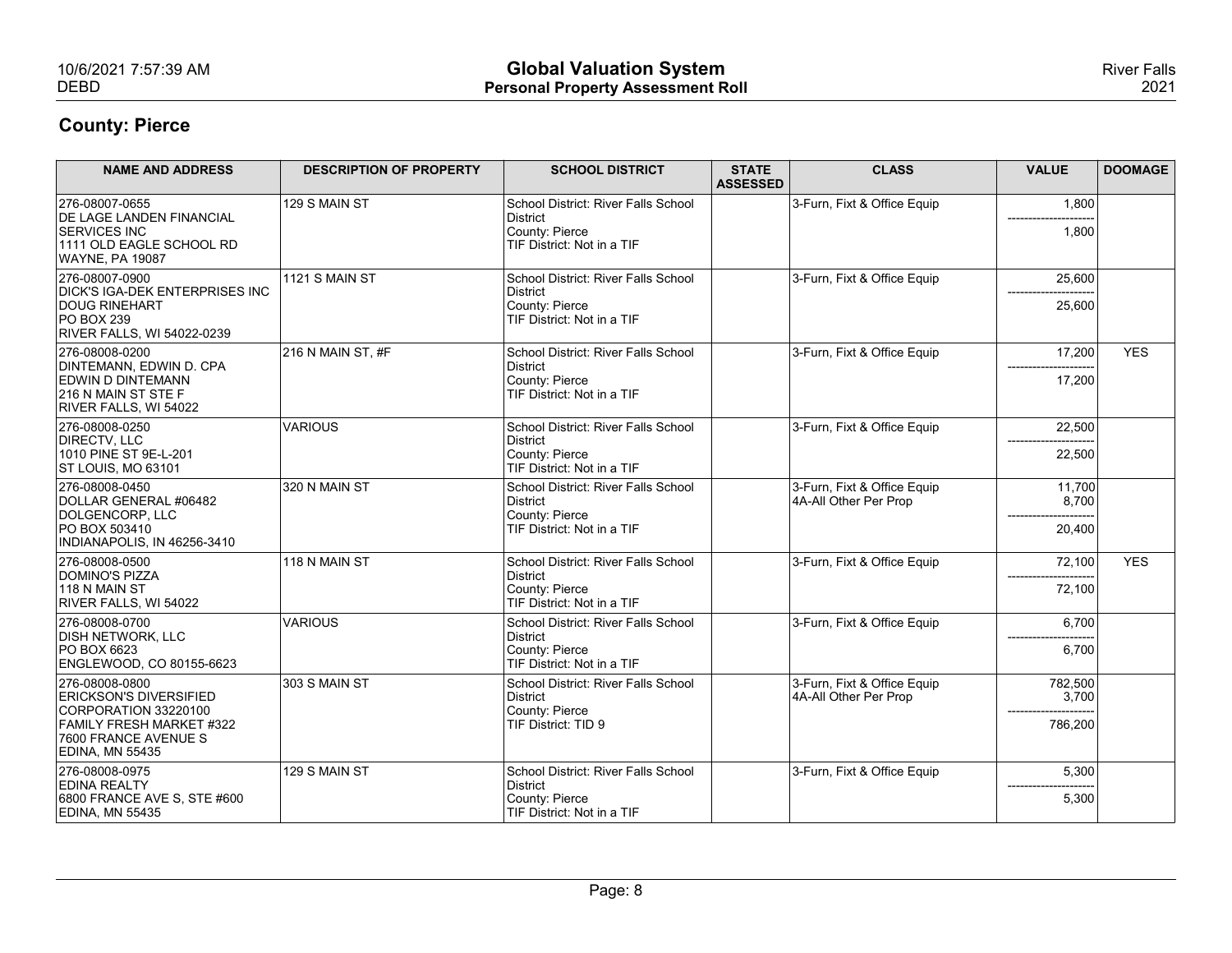| 10/6/2021 7:57:39 AM<br><b>DEBD</b>                                                                                                    |                                | <b>Global Valuation System</b><br><b>Personal Property Assessment Roll</b>                      |                                 |                                                      |                                          | <b>River Falls</b><br>2021 |
|----------------------------------------------------------------------------------------------------------------------------------------|--------------------------------|-------------------------------------------------------------------------------------------------|---------------------------------|------------------------------------------------------|------------------------------------------|----------------------------|
| <b>County: Pierce</b>                                                                                                                  |                                |                                                                                                 |                                 |                                                      |                                          |                            |
| <b>NAME AND ADDRESS</b>                                                                                                                | <b>DESCRIPTION OF PROPERTY</b> | <b>SCHOOL DISTRICT</b>                                                                          | <b>STATE</b><br><b>ASSESSED</b> | <b>CLASS</b>                                         | <b>VALUE</b>                             | <b>DOOMAGE</b>             |
| 276-08008-0978<br>EDWARD D JONES & CO LP<br>#08193<br>PO BOX 66528<br>ST. LOUIS, MO 63166-6528                                         | 117 E MAPLE ST                 | School District: River Falls School<br>District<br>County: Pierce<br>TIF District: Not in a TIF |                                 | 3-Furn, Fixt & Office Equip<br>4A-All Other Per Prop | 1,200<br>700<br>1,900                    |                            |
| 276-08008-0979<br>EDWARD D JONES & CO LP<br>#48191<br><b>PO BOX 66528</b><br>ST. LOUIS, MO 63166-6528                                  | 111 E LOCUST ST                | School District: River Falls School<br>District<br>County: Pierce<br>TIF District: Not in a TIF |                                 | 3-Furn, Fixt & Office Equip<br>4A-All Other Per Prop | 1,800<br>2,400<br>4,200                  |                            |
| 276-08009-0300<br><b>R2K ENTERPRISES</b><br><b>RILEY LARSON</b><br>222 S MAIN ST<br>RIVER FALLS, WI 54022                              | 222 S MAIN ST                  | School District: River Falls School<br>District<br>County: Pierce<br>TIF District: Not in a TIF |                                 | 3-Furn, Fixt & Office Equip                          | 36,800<br>--------------------<br>36,800 |                            |
| 276-08009-0480<br>RE/MAX SYNERGY<br><b>MICHAEL E MUSKE</b><br>128 S MAIN ST #1<br>RIVER FALLS, WI 54022                                | 128 S MAIN ST, #1              | School District: River Falls School<br>District<br>County: Pierce<br>TIF District: Not in a TIF |                                 | 3-Furn, Fixt & Office Equip<br>4A-All Other Per Prop | 1,500<br>200<br>1,700                    |                            |
| 276-08009-0720<br><b>FALLS THEATRE</b><br>MICHELLE MCCULLOCH MAHER<br>$PO$ BOX 26<br><b>RIVER FALLS, WI 54022-0026</b>                 | 105 S MAIN ST                  | School District: River Falls School<br>District<br>County: Pierce<br>TIF District: Not in a TIF |                                 | 3-Furn, Fixt & Office Equip                          | 1,000<br>1,000                           | <b>YES</b>                 |
| 276-08010-0700<br><b>FIRST NATIONAL BANK OF RIVER</b><br>FALLS<br>LOIS JENKINS<br>104 E LOCUST ST<br><b>RIVER FALLS, WI 54022-0166</b> | 104 E LOCUST ST                | School District: River Falls School<br>District<br>County: Pierce<br>TIF District: Not in a TIF |                                 | 3-Furn, Fixt & Office Equip<br>4A-All Other Per Prop | 319,500<br>22,200<br>341,700             |                            |
| 276-08010-0740<br><b>FLASHBACK FILM &amp; VIDEO</b><br>TRANSFER<br>JASON SCHRANK<br>127 N MAIN ST<br>RIVER FALLS, WI 54022             | 127 N MAIN ST                  | School District: River Falls School<br>District<br>County: Pierce<br>TIF District: Not in a TIF |                                 | 3-Furn, Fixt & Office Equip                          | 2,800<br>2,800                           | <b>YES</b>                 |
| 276-08010-0900<br><b>FOLLET HIGHER EDUCATION</b><br>GROUP<br>PO BOX 802206<br>Marvin F Poer & Co<br>DALLAS, TX 75380-2206              | 501 WILD ROSE AVE              | School District: River Falls School<br>District<br>County: Pierce<br>TIF District: Not in a TIF |                                 | 3-Furn, Fixt & Office Equip<br>4A-All Other Per Prop | 29,500<br>700<br>30,200                  |                            |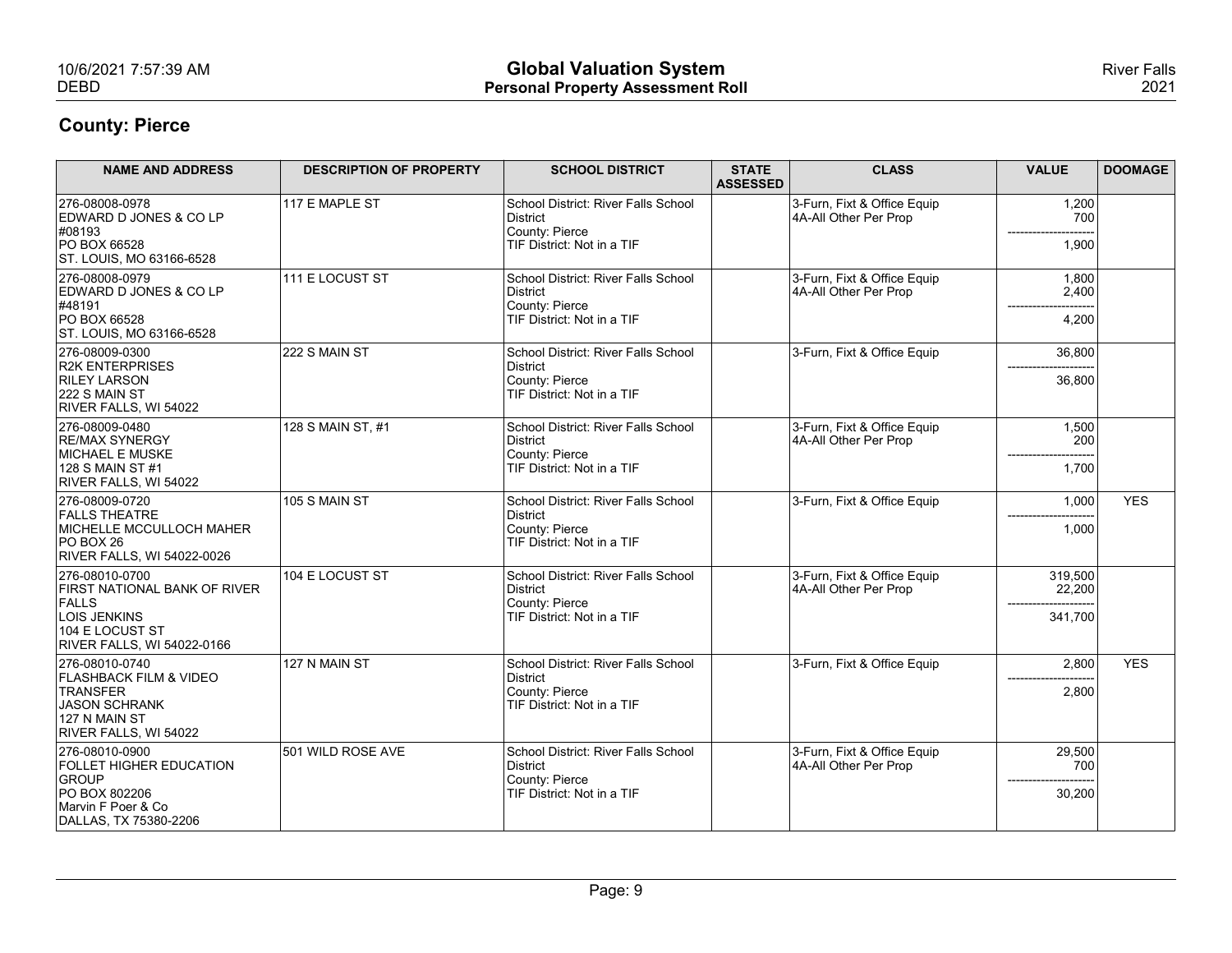| 10/6/2021 7:57:40 AM<br><b>DEBD</b>                    |                                | <b>Global Valuation System</b><br><b>Personal Property Assessment Roll</b> |                                 |                                                      |                     | <b>River Falls</b><br>2021 |
|--------------------------------------------------------|--------------------------------|----------------------------------------------------------------------------|---------------------------------|------------------------------------------------------|---------------------|----------------------------|
| <b>County: Pierce</b>                                  |                                |                                                                            |                                 |                                                      |                     |                            |
| <b>NAME AND ADDRESS</b>                                | <b>DESCRIPTION OF PROPERTY</b> | <b>SCHOOL DISTRICT</b>                                                     | <b>STATE</b><br><b>ASSESSED</b> | <b>CLASS</b>                                         | <b>VALUE</b>        | <b>DOOMAGE</b>             |
| 276-08010-0967<br><b>FOX DEN USED BOOKS</b>            | 120 S MAIN ST                  | School District: River Falls School<br>District                            |                                 | 3-Furn, Fixt & Office Equip<br>4A-All Other Per Prop | 4,500<br>1,300      | <b>YES</b>                 |
| <b>HEATHER AND JAMES WILLIAMS</b><br>$120$ S MAIN ST   |                                | County: Pierce<br>TIF District: Not in a TIF                               |                                 |                                                      | 5,800               |                            |
| RIVER FALLS, WI 54022<br>276-08011-0300                |                                |                                                                            |                                 |                                                      |                     | <b>YES</b>                 |
| <b>FREEMAN DRUG, INC.</b><br><b>LEAH GAVIN</b>         | 104 S MAIN ST                  | School District: River Falls School<br>District<br>County: Pierce          |                                 | 3-Furn, Fixt & Office Equip                          | 2,500               |                            |
| $104$ S MAIN ST<br>RIVER FALLS, WI 54022               |                                | TIF District: Not in a TIF                                                 |                                 |                                                      | 2,500               |                            |
| 276-08011-0310                                         | 215 N SECOND ST, #204          | School District: River Falls School                                        |                                 | 3-Furn, Fixt & Office Equip                          | 2,600               |                            |
| AYRES ASSOCIATES, INC<br>3433 OAKWOOD HILLS PKWY       |                                | District<br>County: Pierce                                                 |                                 | 4A-All Other Per Prop                                | 500                 |                            |
| EAU CLAIRE, WI 54701<br>276-08011-0375                 | 104 N MAIN ST                  | TIF District: Not in a TIF<br>School District: River Falls School          |                                 | 3-Furn, Fixt & Office Equip                          | 3,100<br>300        |                            |
| <b>GAME QUEST</b><br>LAYNE & KIMBERLY LOVETT           |                                | District<br>County: Pierce                                                 |                                 |                                                      | 300                 |                            |
| 104 N MAIN ST<br>RIVER FALLS, WI 54022                 |                                | TIF District: Not in a TIF                                                 |                                 |                                                      |                     |                            |
| 276-08011-0905                                         | 113 E WALNUT ST                | School District: River Falls School                                        |                                 | 3-Furn, Fixt & Office Equip                          | 2,900               | <b>YES</b>                 |
| <b>GENTZ FAMILY BARBERSHOP, LLC</b><br>113 E WALNUT ST |                                | District<br>County: Pierce                                                 |                                 |                                                      | 2,900               |                            |
| RIVER FALLS, WI 54022<br>276-08011-0907                | 303 S WINTER ST                | TIF District: Not in a TIF<br>School District: River Falls School          |                                 | 4A-All Other Per Prop                                | 100                 | <b>YES</b>                 |
| <b>GILBY'S LLC</b><br>303 S WINTER ST                  |                                | District<br>County: Pierce                                                 |                                 |                                                      | --------<br>100     |                            |
| RIVER FALLS, WI 54022-2662                             |                                | TIF District: Not in a TIF                                                 |                                 |                                                      |                     |                            |
| 276-08011-0950<br><b>GLASS EXPRESS</b>                 | 202 N MAIN ST                  | School District: River Falls School<br>District                            |                                 | 3-Furn, Fixt & Office Equip                          | 20,900              | <b>YES</b>                 |
| SHAWN OLSON<br>202 N MAIN S                            |                                | County: Pierce<br>TIF District: Not in a TIF                               |                                 |                                                      | 20,900              |                            |
| RIVER FALLS, WI 54022<br>276-08011-0955                | 120 N MAIN ST                  | School District: River Falls School                                        |                                 | 3-Furn, Fixt & Office Equip                          | 700                 | <b>YES</b>                 |
| <b>GLOBAL MADE</b><br>ILA JUN BROWN-PRATT              |                                | District<br>County: Pierce                                                 |                                 |                                                      | 700                 |                            |
| 519 E WALNUT ST<br>RIVER FALLS, WI 54022               |                                | TIF District: Not in a TIF                                                 |                                 |                                                      |                     |                            |
| 276-08011-0957                                         | $118$ S MAIN ST                | School District: River Falls School                                        |                                 | 3-Furn, Fixt & Office Equip                          | 1,000               | <b>YES</b>                 |
| D. ALLEN ENTERPRISES INC                               |                                | District<br>County: Pierce                                                 |                                 | 4A-All Other Per Prop                                | 1,000<br>---------- |                            |
| DAVID SCHMELTER<br>$118$ S MAIN ST                     |                                | TIF District: Not in a TIF                                                 |                                 |                                                      | 2,000               |                            |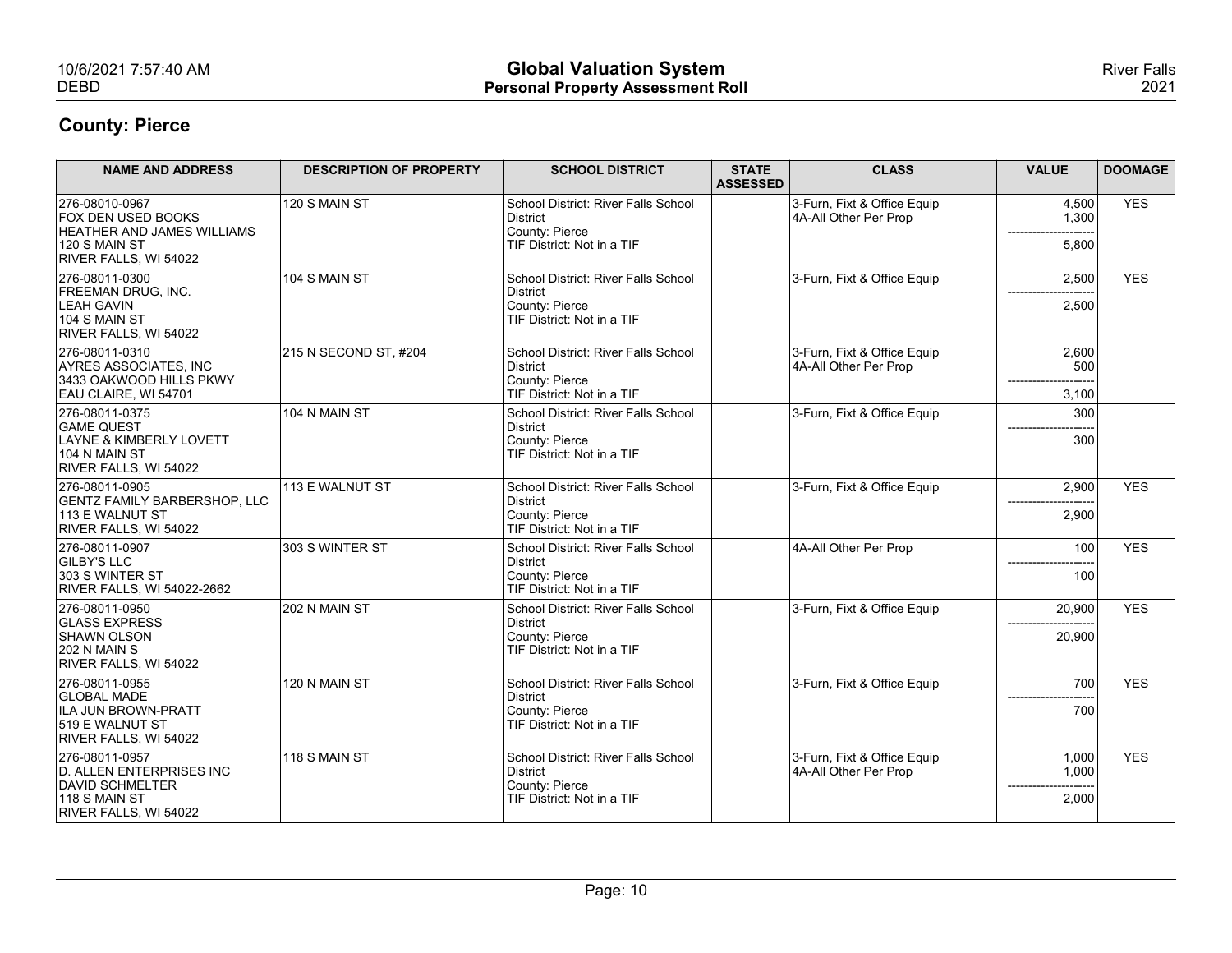| 10/6/2021 7:57:40 AM<br><b>DEBD</b>                                                                                                      |                                | <b>Global Valuation System</b><br><b>Personal Property Assessment Roll</b>                      |                 |                                                      |                            | <b>River Falls</b><br>2021 |
|------------------------------------------------------------------------------------------------------------------------------------------|--------------------------------|-------------------------------------------------------------------------------------------------|-----------------|------------------------------------------------------|----------------------------|----------------------------|
| <b>County: Pierce</b>                                                                                                                    |                                |                                                                                                 |                 |                                                      |                            |                            |
| <b>NAME AND ADDRESS</b>                                                                                                                  | <b>DESCRIPTION OF PROPERTY</b> | <b>SCHOOL DISTRICT</b>                                                                          | <b>STATE</b>    | <b>CLASS</b>                                         | <b>VALUE</b>               | <b>DOOMAGE</b>             |
| 276-08011-0967                                                                                                                           | 902 S WASSON                   | School District: River Falls School                                                             | <b>ASSESSED</b> | 3-Furn, Fixt & Office Equip                          | 3,800                      |                            |
| <b>GORDON FLESCH COMPANY INC</b><br>2675 RESEARCH PARK DR<br>MADISON, WI 53711                                                           |                                | District<br>County: Pierce<br>TIF District: Not in a TIF                                        |                 |                                                      | 3,800                      |                            |
| 276-08012-0030<br><b>GREATAMERICA FINANCIAL</b><br><b>SERVICES CORP</b><br>625 1ST ST SE, STE 800<br>CEDAR RAPIDS, IA 54201              | <b>VARIOUS</b>                 | School District: River Falls School<br>District<br>County: Pierce<br>TIF District: Not in a TIF |                 | 3-Furn, Fixt & Office Equip                          | 50,100<br>50,100           |                            |
| 276-08012-0050<br><b>GREATAMERICA FINANCIAL</b><br><b>SERVICES CORP</b><br>625 1ST ST SE, STE 800<br>CEDAR RAPIDS, IA 54201              | $ 414$ S MAIN ST               | School District: River Falls School<br>District<br>County: Pierce<br>TIF District: TID 6        |                 | 3-Furn, Fixt & Office Equip                          | 2,200<br>2,200             |                            |
| 276-08012-0150<br><b>GRATEFUL BREAD</b><br>DAVID ZIFFER<br>124 S MAIN ST<br>RIVER FALLS, WI 54022                                        | 124 S MAIN ST                  | School District: River Falls School<br>District<br>County: Pierce<br>TIF District: Not in a TIF |                 | 3-Furn, Fixt & Office Equip                          | 38,500<br>38,500           | <b>YES</b>                 |
| 276-08012-0160<br>GRAYHAWK LEASING, LLC<br>1412 MAIN ST STE 1500<br>DALLAS, TX 75202                                                     | VARIOUS                        | School District: River Falls School<br>District<br>County: Pierce<br>TIF District: Not in a TIF |                 | 3-Furn, Fixt & Office Equip                          | 18,300<br>18,300           | <b>YES</b>                 |
| 276-08012-0170<br>THE GREENWOOD TATTOO PARLOR<br>112 N MAIN ST UNIT A<br>RIVER FALLS, WI 54022                                           | 112 N MAIN ST, #A              | School District: River Falls School<br>District<br>County: Pierce<br>TIF District: Not in a TIF |                 | 3-Furn, Fixt & Office Equip                          | 2,600<br>------<br>2,600   | <b>YES</b>                 |
| 276-08013-0300<br>QUADIENT LEASING USA INC FKA<br>MAILFINANCE INC<br>478 WHEELERS FARMS RD<br><b>TAX DEPARTMENT</b><br>MILFORD, CT 06461 | VARIOUS                        | School District: River Falls School<br>District<br>County: Pierce<br>TIF District: Not in a TIF |                 | 3-Furn, Fixt & Office Equip                          | 25,000<br>25,000           |                            |
| 276-08013-0600<br>O'CONNELL BENEDICT FUNERAL<br>HOME<br>130 N GRANT ST<br>ELLSWORTH, WI 54011                                            | 225 S THIRD ST                 | School District: River Falls School<br>District<br>County: Pierce<br>TIF District: Not in a TIF |                 | 3-Furn, Fixt & Office Equip<br>4A-All Other Per Prop | 40,800<br>3,300<br>44,100  |                            |
| 276-08013-0680<br>INDIANHEAD OIL CO/HOLIDAY<br>STATION 8<br><b>PO BOX 1224</b><br>MINNEAPOLIS, MN 55440                                  | 302 S MAIN ST                  | School District: River Falls School<br>District<br>County: Pierce<br>TIF District: Not in a TIF |                 | 3-Furn, Fixt & Office Equip<br>4A-All Other Per Prop | 44,200<br>13,000<br>57,200 |                            |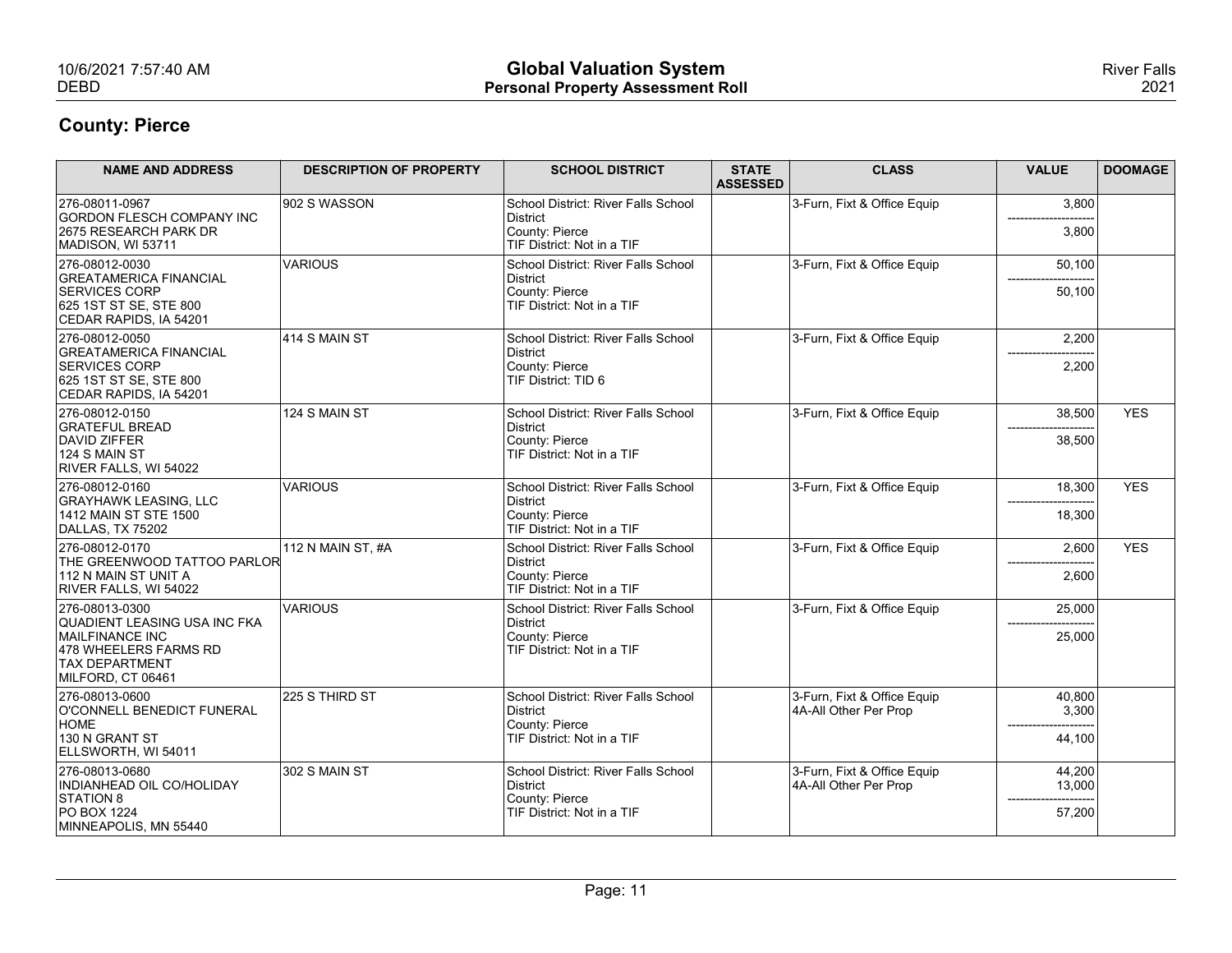| 10/6/2021 7:57:40 AM<br><b>DEBD</b>                                                                                                              |                                | <b>Global Valuation System</b><br><b>Personal Property Assessment Roll</b>                      |                                 |                                                      |                                                 | <b>River Falls</b><br>2021 |
|--------------------------------------------------------------------------------------------------------------------------------------------------|--------------------------------|-------------------------------------------------------------------------------------------------|---------------------------------|------------------------------------------------------|-------------------------------------------------|----------------------------|
| <b>County: Pierce</b>                                                                                                                            |                                |                                                                                                 |                                 |                                                      |                                                 |                            |
| <b>NAME AND ADDRESS</b>                                                                                                                          | <b>DESCRIPTION OF PROPERTY</b> | <b>SCHOOL DISTRICT</b>                                                                          | <b>STATE</b><br><b>ASSESSED</b> | <b>CLASS</b>                                         | <b>VALUE</b>                                    | <b>DOOMAGE</b>             |
| 276-08013-0695<br>HOMETOWN LIQUOR INC<br>MICHELLE RINEHART<br><b>1141 S MAIN ST</b><br>RIVER FALLS, WI 54022                                     | $1141$ S MAIN ST               | School District: River Falls School<br>District<br>County: Pierce<br>TIF District: Not in a TIF |                                 | 3-Furn, Fixt & Office Equip                          | 65,300<br>65,300                                |                            |
| 276-08013-0800<br><b>HOVE HOT RODS &amp; CLASSICS</b><br>883 STATE HWY 65<br>RIVER FALLS, WI 54022                                               | 105 S FREMONT ST               | School District: River Falls School<br>District<br>County: Pierce<br>TIF District: Not in a TIF |                                 | 3-Furn, Fixt & Office Equip                          | 5,100<br>5,100                                  | <b>YES</b>                 |
| 276-08013-0900<br>HUB 70 DESIGN & PRINT LLC<br>NANCY WILIAMS<br>212 N MAIN ST<br>RIVER FALLS, WI 54022                                           | 212 N MAIN ST                  | School District: River Falls School<br>District<br>County: Pierce<br>TIF District: Not in a TIF |                                 | 3-Furn, Fixt & Office Equip<br>4A-All Other Per Prop | 29,500<br>400<br>--------------------<br>29,900 |                            |
| 276-08014-0200<br>INNATE CHIROPRACTIC<br><b>WOODROW FANGMEIER, DC</b><br>650 S MAIN ST #200<br>RIVER FALLS, WI 54022                             | 650 S MAIN ST, #200            | School District: River Falls School<br>District<br>County: Pierce<br>TIF District: Not in a TIF |                                 | 3-Furn, Fixt & Office Equip<br>4A-All Other Per Prop | 700<br>200<br>900                               | <b>YES</b>                 |
| 276-08014-0600<br>J & L PROPERTIES<br>330 W PARK ST<br>RIVER FALLS, WI 54022                                                                     | 330 W PARK ST                  | School District: River Falls School<br>District<br>County: Pierce<br>TIF District: Not in a TIF |                                 | 3-Furn, Fixt & Office Equip                          | 200<br>200                                      | <b>YES</b>                 |
| 276-08014-0710<br><b>JENSEN AUTOMOTIVE</b><br><b>RON JENSEN</b><br>119 W CEDAR ST<br>RIVER FALLS, WI 54022-2109                                  | 119 W CEDAR ST                 | School District: River Falls School<br>District<br>County: Pierce<br>TIF District: TID 14       |                                 | 4A-All Other Per Prop                                | 5,500<br>5,500                                  | <b>YES</b>                 |
| 276-08014-0730<br>CARBONIE'S PIZZA<br><b>WILLOW RIVER ENTERPRISES</b><br>1106 COUNTY RD A<br><b>WILLOW RIVER ENTERPRISES</b><br>HUDSON, WI 54016 | 1025 S MAIN ST, #300           | School District: River Falls School<br>District<br>County: Pierce<br>TIF District: Not in a TIF |                                 | 3-Furn, Fixt & Office Equip<br>4A-All Other Per Prop | 9,300<br>500<br>9,800                           |                            |
| 276-08014-0740<br>JIMMY JOHN'S GOURMET<br>SANDWICHES<br><b>ERIC OLSEN</b><br>477 SPRUCE ST<br>RIVER FALLS, WI 54022                              | 477 SPRUCE ST                  | School District: River Falls School<br>District<br>County: Pierce<br>TIF District: TID 6        |                                 | 3-Furn, Fixt & Office Equip<br>4A-All Other Per Prop | 23,100<br>7,800<br>-------<br>30,900            |                            |
| 276-08014-0800<br>JOHNNIE'S BAR<br>DAVE & CHERYL DINEMANN<br><b>PO BOX 131</b><br>RIVER FALLS, WI 54022-0131                                     | 116 N MAIN ST                  | School District: River Falls School<br>District<br>County: Pierce<br>TIF District: Not in a TIF |                                 | 3-Furn, Fixt & Office Equip                          | 13,200<br>13,200                                | <b>YES</b>                 |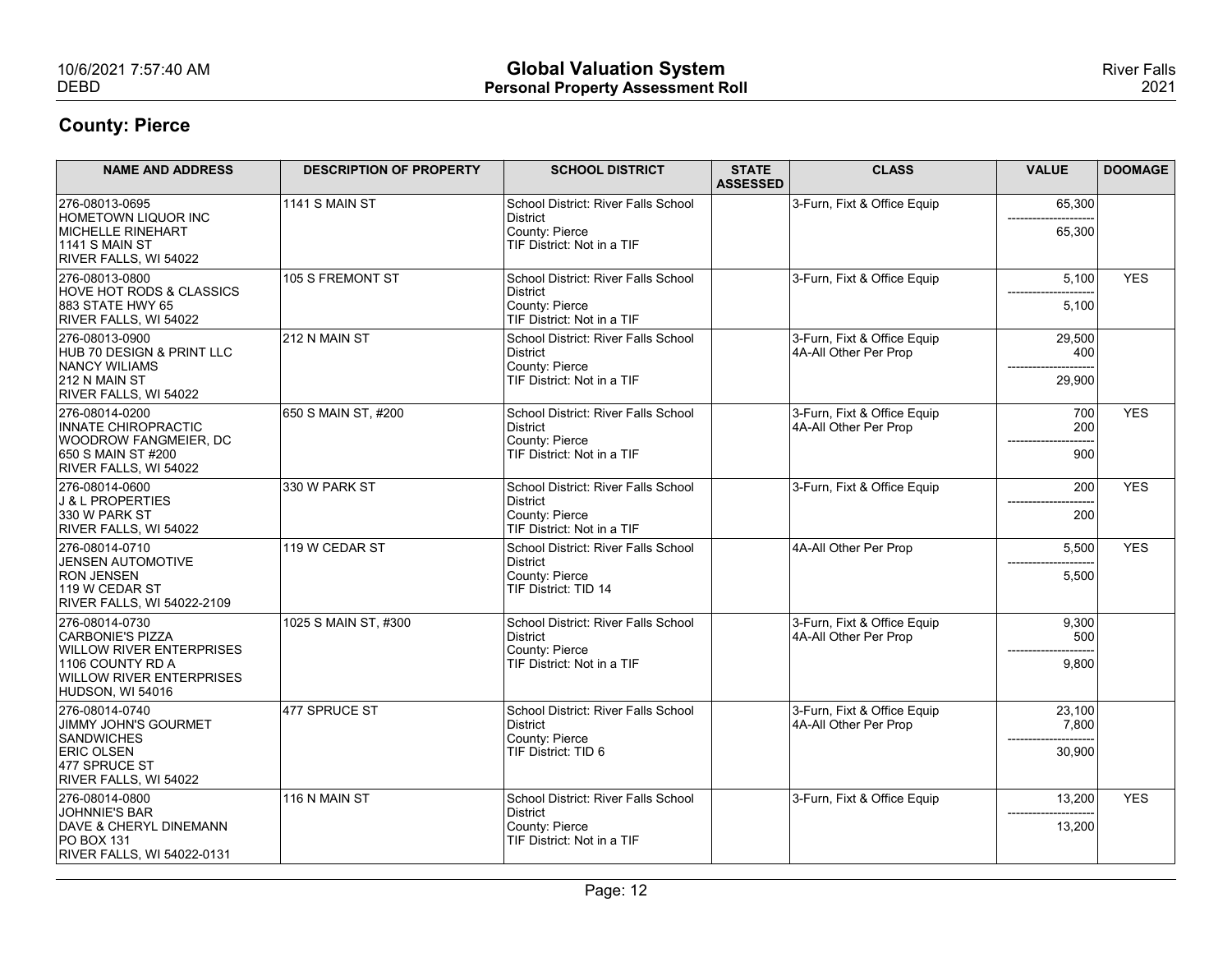| 10/6/2021 7:57:40 AM<br><b>DEBD</b>                                                                                     |                                | <b>Global Valuation System</b><br><b>Personal Property Assessment Roll</b>                                                    |                                 |                                                      |                                | <b>River Falls</b><br>2021 |
|-------------------------------------------------------------------------------------------------------------------------|--------------------------------|-------------------------------------------------------------------------------------------------------------------------------|---------------------------------|------------------------------------------------------|--------------------------------|----------------------------|
| <b>County: Pierce</b>                                                                                                   |                                |                                                                                                                               |                                 |                                                      |                                |                            |
| <b>NAME AND ADDRESS</b>                                                                                                 | <b>DESCRIPTION OF PROPERTY</b> | <b>SCHOOL DISTRICT</b>                                                                                                        | <b>STATE</b><br><b>ASSESSED</b> | <b>CLASS</b>                                         | <b>VALUE</b>                   | <b>DOOMAGE</b>             |
| 276-08014-0820<br>KWIK TRIP, INC #301<br>1626 OAK ST                                                                    | 1200 S MAIN ST                 | School District: River Falls School<br>District<br>County: Pierce                                                             |                                 | 3-Furn, Fixt & Office Equip<br>4A-All Other Per Prop | 99,100<br>27,200               |                            |
| LA CROSSE, WI 54602<br>276-08015-0550<br>KATHY'S EMOBROIDERY & GIFT<br>SHOP LLC<br><b>KATHY STRAUSS</b><br>319 N 8TH ST | 319 N 8TH ST                   | TIF District: Not in a TIF<br>School District: River Falls School<br>District<br>County: Pierce<br>TIF District: Not in a TIF |                                 | 4A-All Other Per Prop                                | 126,300<br>400<br>400          | <b>YES</b>                 |
| RIVER FALLS, WI 54022<br>276-08015-0610<br>KINNICKINNIC CLAYWORKS LLC<br>308 N FREMONT ST<br>RIVER FALLS, WI 54022      | 308 N FREMONT ST               | School District: River Falls School<br>District<br>County: Pierce<br>TIF District: Not in a TIF                               |                                 | 3-Furn, Fixt & Office Equip<br>4A-All Other Per Prop | 100<br>200<br>300              | <b>YES</b>                 |
| 276-08015-0625<br>KINNI VALLEY CHIROPRACTIC<br>BRIAN SENORASKE, DC<br>314 N SECOND ST, STE 200<br>RIVER FALLS, WI 54022 | 314 N SECOND ST, #200          | School District: River Falls School<br>District<br>County: Pierce<br>TIF District: Not in a TIF                               |                                 | 3-Furn, Fixt & Office Equip<br>4A-All Other Per Prop | 1,700<br>200<br>1,900          |                            |
| 276-08016-0500<br>LAMAR ADVERTISING OF CENTRAL<br>WISCONSIN<br>PO BOX 66338<br>BATON ROUGE, LA 70896                    | <b>VARIOUS</b>                 | School District: River Falls School<br>District<br>County: Pierce<br>TIF District: Not in a TIF                               |                                 | 4A-All Other Per Prop                                | 2,500<br>2,500                 |                            |
| 276-08018-0360<br>LAZY RIVER BAR & GRILL<br>SMITH, ARTHUR R<br>N8129 975TH ST<br>RIVER FALLS, WI 54022                  | 117 W WALNUT ST                | School District: River Falls School<br>District<br>County: Pierce<br>TIF District: Not in a TIF                               |                                 | 3-Furn, Fixt & Office Equip<br>4A-All Other Per Prop | 6,000<br>1,300<br>7,300        | <b>YES</b>                 |
| 276-08018-0450<br>MARCIA LEITSCHUH<br>225 SEVENTH ST<br>RIVER FALLS, WI 54022                                           | 225 N SEVENTH ST               | School District: River Falls School<br>District<br>County: Pierce<br>TIF District: Not in a TIF                               |                                 | 3-Furn, Fixt & Office Equip<br>4A-All Other Per Prop | 100<br>1,000<br>1,100          |                            |
| 276-08018-0700<br>LEITCH INSURANCE AGENCY<br><b>STEVE LEITCH</b><br>$PO$ BOX 85<br>RIVER FALLS, WI 54022-0085           | 174 E PINE ST                  | School District: River Falls School<br>District<br>County: Pierce<br>TIF District: Not in a TIF                               |                                 | 3-Furn, Fixt & Office Equip<br>4A-All Other Per Prop | 6,200<br>600<br>6,800          |                            |
| 276-08018-0900<br>LUIGI'S PIZZA<br><b>CHARLES KAMROWSKI</b><br>103 E LOCUST ST<br>RIVER FALLS, WI 54022                 | 103 E LOCUST ST                | School District: River Falls School<br>District<br>County: Pierce<br>TIF District: Not in a TIF                               |                                 | 3-Furn, Fixt & Office Equip                          | 9,100<br>------------<br>9,100 | <b>YES</b>                 |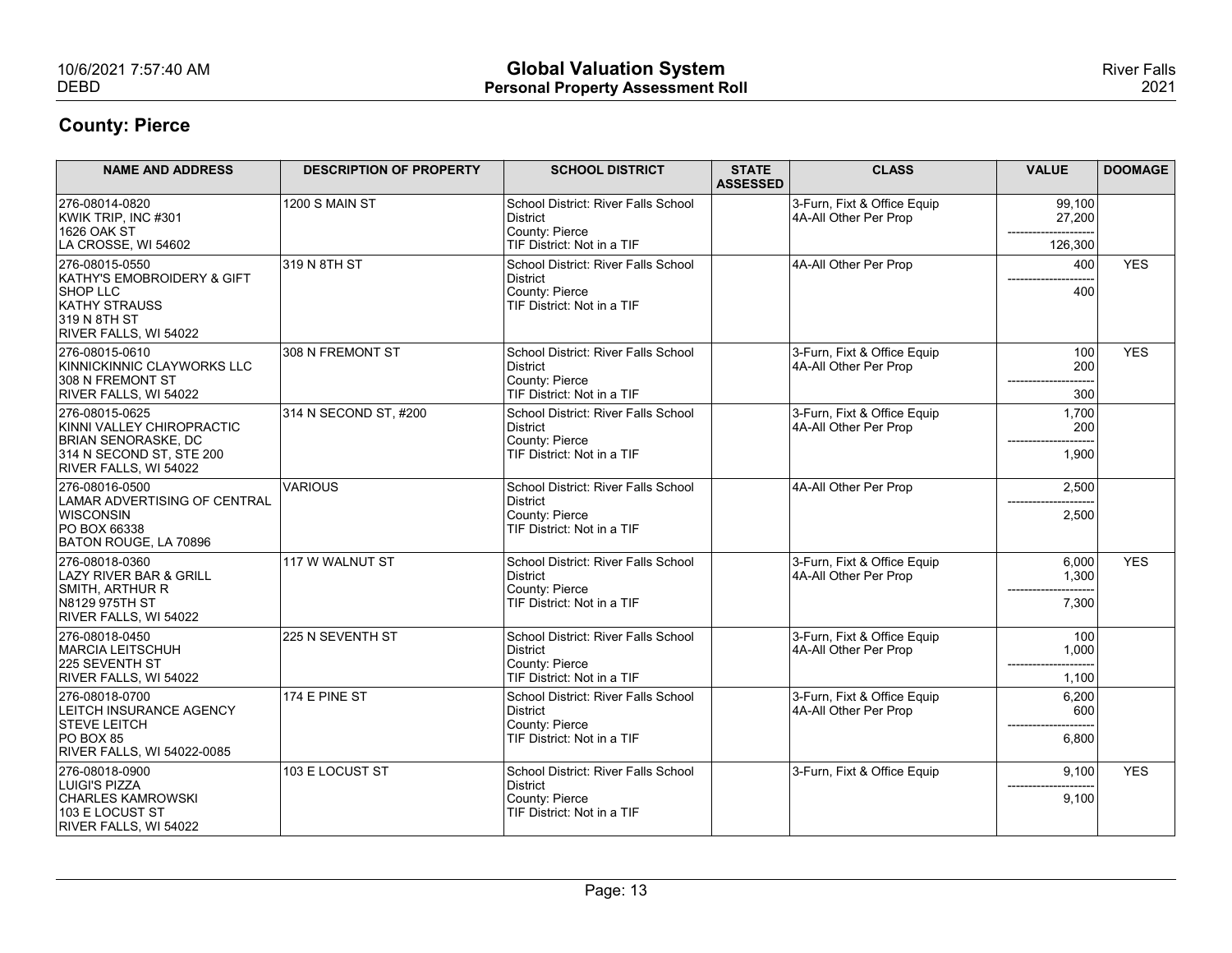| 10/6/2021 7:57:40 AM<br><b>DEBD</b>                             |                                | <b>Global Valuation System</b><br><b>Personal Property Assessment Roll</b> |                                 |                                                      |                     | <b>River Falls</b><br>2021 |
|-----------------------------------------------------------------|--------------------------------|----------------------------------------------------------------------------|---------------------------------|------------------------------------------------------|---------------------|----------------------------|
| <b>County: Pierce</b>                                           |                                |                                                                            |                                 |                                                      |                     |                            |
|                                                                 |                                |                                                                            |                                 |                                                      |                     |                            |
| <b>NAME AND ADDRESS</b>                                         | <b>DESCRIPTION OF PROPERTY</b> | <b>SCHOOL DISTRICT</b>                                                     | <b>STATE</b><br><b>ASSESSED</b> | <b>CLASS</b>                                         | <b>VALUE</b>        | <b>DOOMAGE</b>             |
| 276-08018-0950<br>LUND'S FLY SHOP                               | 102 N MAIN ST, #B              | School District: River Falls School<br>District                            |                                 | 3-Furn, Fixt & Office Equip<br>4A-All Other Per Prop | 500<br>400          |                            |
| 102 N MAIN ST, UNIT B<br>RIVER FALLS, WI 54022                  |                                | County: Pierce<br>TIF District: Not in a TIF                               |                                 |                                                      | 900                 |                            |
| 276-08019-0400                                                  | $212$ S MAIN ST                | School District: River Falls School                                        |                                 | 3-Furn, Fixt & Office Equip                          | 5,500               | <b>YES</b>                 |
| MAINSTREETER BAR & GRILL<br><b>TIM BOLAN</b>                    |                                | District<br>County: Pierce                                                 |                                 |                                                      | 5,500               |                            |
| $ 212 S$ MAIN ST<br>RIVER FALLS, WI 54022                       |                                | TIF District: Not in a TIF                                                 |                                 |                                                      |                     |                            |
| 276-08019-0500<br>MARIACHI LOCO                                 | 456 SPRUCE ST                  | School District: River Falls School<br>District                            |                                 | 3-Furn, Fixt & Office Equip                          | 6,000<br>$---$      | <b>YES</b>                 |
| <b>TAMI DURAN</b><br>456 S SPRUCE ST                            |                                | County: Pierce<br>TIF District: TID 6                                      |                                 |                                                      | 6,000               |                            |
| RIVER FALLS, WI 54022<br>276-08019-0700                         | $216 N$ MAIN ST, #I            | School District: River Falls School                                        |                                 | 3-Furn, Fixt & Office Equip                          | 3,800               | <b>YES</b>                 |
| MARY REISDORFER<br><b>PHOTOGRAPHY</b>                           |                                | District<br>County: Pierce                                                 |                                 |                                                      | 3,800               |                            |
| <b>MARY REISDORFER</b><br>216 N MAIN ST STE I                   |                                | TIF District: Not in a TIF                                                 |                                 |                                                      |                     |                            |
| RIVER FALLS, WI 54022                                           |                                |                                                                            |                                 |                                                      |                     |                            |
| 276-08019-0800<br>MAIN STREET FAMILY DENTAL                     | 420 N MAIN ST                  | School District: River Falls School<br>District                            |                                 | 3-Furn, Fixt & Office Equip                          | 1,400<br>-------    | <b>YES</b>                 |
| MICHAEL MCFARLAND, D.D.S.<br>420 N MAIN ST                      |                                | County: Pierce<br>TIF District: Not in a TIF                               |                                 |                                                      | 1,400               |                            |
| RIVER FALLS, WI 54022<br>276-08019-0850                         | 126 N MAIN ST                  | School District: River Falls School                                        |                                 | 3-Furn, Fixt & Office Equip                          | 2,400               | <b>YES</b>                 |
| MAVERICK CORNER SALOON LLC<br>712 170TH AVE                     |                                | District<br>County: Pierce                                                 |                                 |                                                      | 2,400               |                            |
| SOMERSET, WI 54025<br>276-08020-0100                            | <b>111 S MAIN ST</b>           | TIF District: Not in a TIF<br>School District: River Falls School          |                                 | 3-Furn, Fixt & Office Equip                          | 12,200              | <b>YES</b>                 |
| MEL'S MIDTOWNER LLC                                             |                                | District                                                                   |                                 |                                                      |                     |                            |
| <b>EUGENE GAVIN</b><br>$111$ S MAIN ST<br>RIVER FALLS, WI 54022 |                                | County: Pierce<br>TIF District: Not in a TIF                               |                                 |                                                      | 12,200              |                            |
| 276-08020-0400                                                  | 590 S WASSON LN                | School District: River Falls School                                        |                                 | 3-Furn, Fixt & Office Equip                          | 10,800              | <b>YES</b>                 |
| CHIPPEWA VALLEY TECHINICAL<br>COLLEGE                           |                                | District<br>County: Pierce                                                 |                                 | 4A-All Other Per Prop                                | 1,000<br>---------- |                            |
| 590 S WASSON LN<br>RIVER FALLS, WI 54022                        |                                | TIF District: Not in a TIF                                                 |                                 |                                                      | 11,800              |                            |
| 276-08021-0520<br>QUADIENT INC FKA NEOPOST USA                  | VARIOUS                        | School District: River Falls School<br>District                            |                                 | 3-Furn, Fixt & Office Equip                          | 1,300               |                            |
| INC                                                             |                                | County: Pierce<br>TIF District: Not in a TIF                               |                                 |                                                      | 1,300               |                            |
| 478 WHEELERS FARMS RD                                           |                                |                                                                            |                                 |                                                      |                     |                            |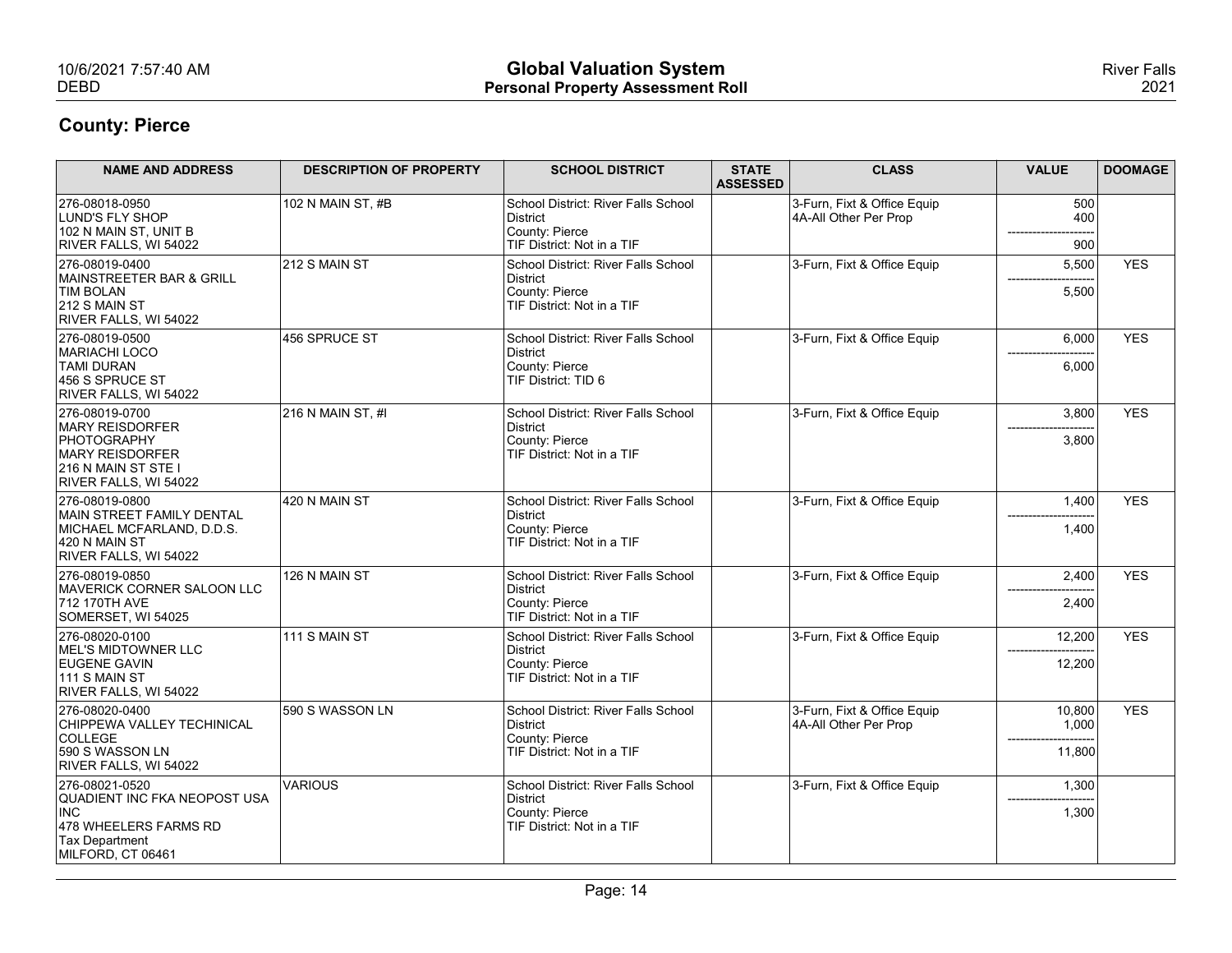| 10/6/2021 7:57:40 AM<br><b>DEBD</b>                                                                                                     |                                | <b>Global Valuation System</b><br><b>Personal Property Assessment Roll</b>                      |                                 |                                                      |                            | <b>River Falls</b><br>2021 |
|-----------------------------------------------------------------------------------------------------------------------------------------|--------------------------------|-------------------------------------------------------------------------------------------------|---------------------------------|------------------------------------------------------|----------------------------|----------------------------|
| <b>County: Pierce</b>                                                                                                                   |                                |                                                                                                 |                                 |                                                      |                            |                            |
| <b>NAME AND ADDRESS</b>                                                                                                                 | <b>DESCRIPTION OF PROPERTY</b> | <b>SCHOOL DISTRICT</b>                                                                          | <b>STATE</b><br><b>ASSESSED</b> | <b>CLASS</b>                                         | <b>VALUE</b>               | <b>DOOMAGE</b>             |
| 276-08021-0700<br><b>RIVER FALLS CLEANERS &amp;</b><br>LAUNDRY CO - NORTHTOWN<br>JAMES GREGOR<br>402 N MAIN ST<br>RIVER FALLS, WI 54022 | 402 N MAIN ST                  | School District: River Falls School<br>District<br>County: Pierce<br>TIF District: Not in a TIF |                                 | 3-Furn, Fixt & Office Equip<br>4A-All Other Per Prop | 900<br>100<br>1,000        | <b>YES</b>                 |
| 276-08021-0900<br>OGDEN ENGINEERING CO<br>JAMES FILKINS<br>1234 S WASSON LN<br>RIVER FALLS, WI 54022                                    | 1234 S WASSON LN               | School District: River Falls School<br>District<br>County: Pierce<br>TIF District: Not in a TIF |                                 | 3-Furn, Fixt & Office Equip<br>4A-All Other Per Prop | 26,300<br>700<br>27,000    |                            |
| 276-08021-0980<br>KEYSTONE RIVER FALLS, LLC<br>3965 AIRPORT DR<br>INDIANAPOLIS, IN 46254                                                | 902 S WASSON LN                | School District: River Falls School<br>District<br>County: Pierce<br>TIF District: Not in a TIF |                                 | 3-Furn, Fixt & Office Equip<br>4A-All Other Per Prop | 31,300<br>800<br>32,100    |                            |
| 276-08022-0100<br><b>RIVER FALLS FAMILY DENTISTRY</b><br>LTD<br>DAVID PAGE, D.D.S.<br>107 E LOCUST ST<br>RIVER FALLS, WI 54022          | 107 E LOCUST ST                | School District: River Falls School<br>District<br>County: Pierce<br>TIF District: Not in a TIF |                                 | 3-Furn, Fixt & Office Equip<br>4A-All Other Per Prop | 11,700<br>1,000<br>12,700  |                            |
| 276-08022-0300<br><b>SALON MOXIE</b><br>1025 S MAIN ST STE 500<br>RIVER FALLS, WI 54022                                                 | 1025 S MAIN ST, #500           | School District: River Falls School<br>District<br>County: Pierce<br>TIF District: Not in a TIF |                                 | 3-Furn, Fixt & Office Equip                          | 200<br>200                 | <b>YES</b>                 |
| 276-08022-0500<br><b>PEARSON FLORIST</b><br>JOHNSON, JOANNE<br>$420$ E ELM ST<br>RIVER FALLS, WI 54022                                  | 420 E ELM ST                   | School District: River Falls School<br>District<br>County: Pierce<br>TIF District: Not in a TIF |                                 | 3-Furn, Fixt & Office Equip<br>4A-All Other Per Prop | 1,200<br>400<br>1,600      | <b>YES</b>                 |
| 276-08022-0722<br>PEEK-A-BOO BOXING GYM<br><b>BYOD DAVIS</b><br>103 N MAIN ST<br>RIVER FALLS, WI 54022                                  | 103 N MAIN ST                  | School District: River Falls School<br>District<br>County: Pierce<br>TIF District: Not in a TIF |                                 | 3-Furn, Fixt & Office Equip                          | 2,900<br>2,900             | <b>YES</b>                 |
| 276-08022-0725<br>PHARMA-SMART INTERNATIONAL,<br>INC<br>773 ELMGROVE RD, BLDG 2,<br>MAILBOX 5<br>ROCHESTER, NY 14624-6200               | 303 S MAIN ST                  | School District: River Falls School<br>District<br>County: Pierce<br>TIF District: TID 9        |                                 | 4A-All Other Per Prop                                | 800<br>------------<br>800 | <b>YES</b>                 |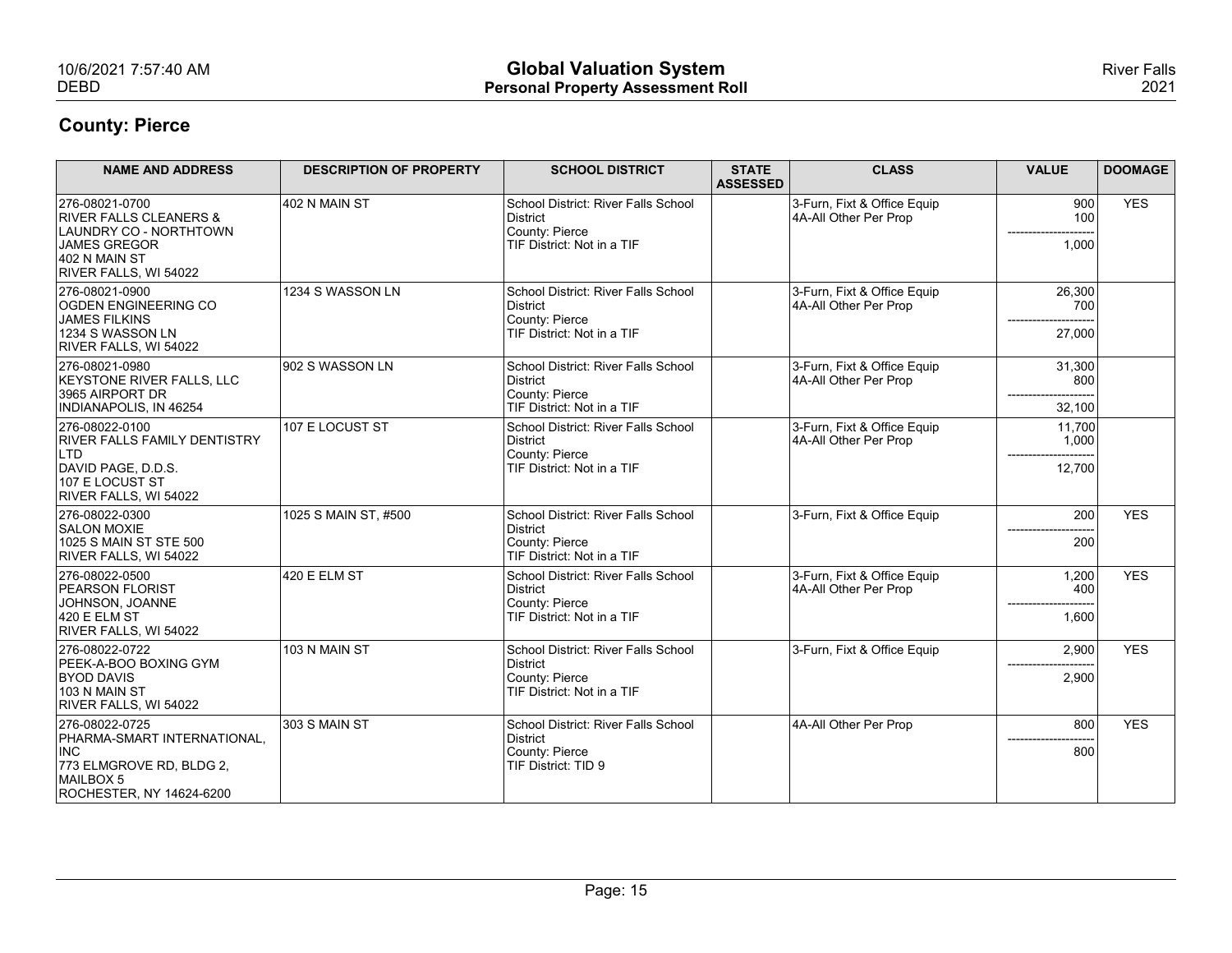| 10/6/2021 7:57:40 AM<br><b>DEBD</b>                                                                            |                                | <b>Global Valuation System</b><br><b>Personal Property Assessment Roll</b> |                 |                                                      |                 | <b>River Falls</b><br>2021 |
|----------------------------------------------------------------------------------------------------------------|--------------------------------|----------------------------------------------------------------------------|-----------------|------------------------------------------------------|-----------------|----------------------------|
| <b>County: Pierce</b>                                                                                          |                                |                                                                            |                 |                                                      |                 |                            |
| <b>NAME AND ADDRESS</b>                                                                                        | <b>DESCRIPTION OF PROPERTY</b> | <b>SCHOOL DISTRICT</b>                                                     | <b>STATE</b>    | <b>CLASS</b>                                         | <b>VALUE</b>    | <b>DOOMAGE</b>             |
| 276-08022-0750                                                                                                 | <b>VARIOUS</b>                 | School District: River Falls School                                        | <b>ASSESSED</b> | 3-Furn, Fixt & Office Equip                          | 33,100          | <b>YES</b>                 |
| <b>PITNEY BOWES GLOBAL FINANCIAL</b><br>SERVICES, LLC<br>5310 CYPRESS CENTER DR #110<br><b>TAMPA, FL 33609</b> |                                | District<br>County: Pierce<br>TIF District: Not in a TIF                   |                 |                                                      | 33,100          |                            |
| 276-08022-0760<br><b>PITNEY BOWES, INC.</b><br>5310 CYPRESS CENTER #110                                        | <b>VARIOUS</b>                 | School District: River Falls School<br>District<br>County: Pierce          |                 | 3-Furn, Fixt & Office Equip                          | 200<br>200      |                            |
| <b>TAMPA, FL 33609</b><br>276-08023-0560                                                                       | 208 S MAIN ST                  | TIF District: Not in a TIF<br>School District: River Falls School          |                 | 3-Furn, Fixt & Office Equip                          | 900             | <b>YES</b>                 |
| <b>PUFF PUFF GLASS</b><br>$ 208 S$ MAIN ST<br>RIVER FALLS, WI 54022                                            |                                | District<br>County: Pierce<br>TIF District: Not in a TIF                   |                 |                                                      | 900             |                            |
| 276-08023-0750<br><b>SECOND ST RETREAT</b><br>303 N SECOND ST                                                  | 303 N SECOND ST                | School District: River Falls School<br>District<br>County: Pierce          |                 | 3-Furn, Fixt & Office Equip<br>4A-All Other Per Prop | 10,100<br>2,000 | <b>YES</b>                 |
| RIVER FALLS, WI 54022<br>276-08023-0970                                                                        | 107 N MAIN ST, #B              | TIF District: Not in a TIF<br>School District: River Falls School          |                 | 3-Furn, Fixt & Office Equip                          | 12,100<br>400   | <b>YES</b>                 |
| <b>QT NAILS</b><br><b>TAM NGUYEN</b>                                                                           |                                | District<br>County: Pierce                                                 |                 | 4A-All Other Per Prop                                | 2,500           |                            |
| 8492 JEFFERY AVE S<br>COTTAGE GROVE, MN 55016                                                                  |                                | TIF District: Not in a TIF                                                 |                 |                                                      | 2,900           |                            |
| 276-08023-0993<br><b>REDBOX AUTOMATED RETAIL, LLC</b>                                                          | 1121 S MAIN ST                 | School District: River Falls School<br>District                            |                 | 4A-All Other Per Prop                                | 300             |                            |
| <b>PO BOX 72210</b><br>PHOENIX, AZ 85050                                                                       |                                | County: Pierce<br>TIF District: Not in a TIF                               |                 |                                                      | 300             |                            |
| 276-08023-0994<br>REDBOX AUTOMATED RETAIL, LLC                                                                 | 303 S MAIN ST                  | School District: River Falls School<br>District                            |                 | 4A-All Other Per Prop                                | 200             |                            |
| <b>PO BOX 72210</b><br>PHOENIX, AZ 85050                                                                       |                                | County: Pierce<br>TIF District: TID 9                                      |                 |                                                      | 200             |                            |
| 276-08023-0995<br>REDBOX AUTOMATED RETAIL, LLC                                                                 | 302 S MAIN ST                  | School District: River Falls School<br>District                            |                 | 4A-All Other Per Prop                                | 300             |                            |
| PO BOX 72210<br>PHOENIX, AZ 85050                                                                              |                                | County: Pierce<br>TIF District: Not in a TIF                               |                 |                                                      | 300             |                            |
| 276-08024-0000                                                                                                 | 220 S MAIN ST                  | School District: River Falls School                                        |                 | 3-Furn, Fixt & Office Equip                          | 4,800           | <b>YES</b>                 |
| <b>WARREN KOZITZA INC</b><br><b>REIS INSURANCE</b><br>$ 220 S$ MAIN ST<br>RIVER FALLS, WI 54022                |                                | District<br>County: Pierce<br>TIF District: Not in a TIF                   |                 |                                                      | ------<br>4,800 |                            |
| 276-08024-0120<br>RIVER FALLS COPPER KETTLE                                                                    | 1005 S MAIN ST                 | School District: River Falls School<br>District                            |                 | 3-Furn, Fixt & Office Equip                          | 2,900           | <b>YES</b>                 |
| <b>RFCK INC</b><br>718 HIGH RIDGE RD<br>RIVER FALLS, WI 54022                                                  |                                | County: Pierce<br>TIF District: Not in a TIF                               |                 |                                                      | 2,900           |                            |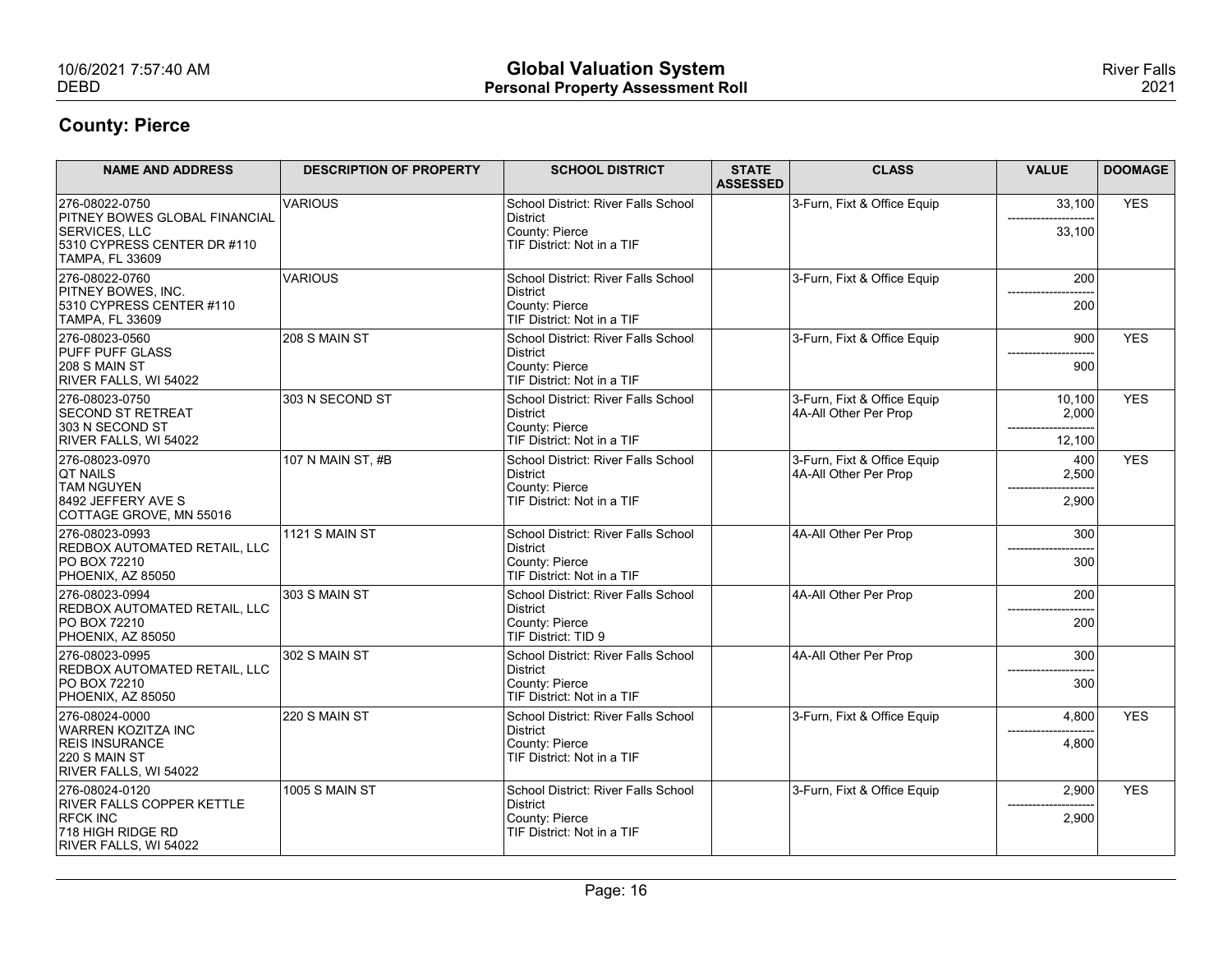| 10/6/2021 7:57:40 AM<br><b>DEBD</b>                                                                                                 |                                | <b>Global Valuation System</b><br><b>Personal Property Assessment Roll</b>                      |                                 |                                                      |                             | <b>River Falls</b><br>2021 |
|-------------------------------------------------------------------------------------------------------------------------------------|--------------------------------|-------------------------------------------------------------------------------------------------|---------------------------------|------------------------------------------------------|-----------------------------|----------------------------|
| <b>County: Pierce</b>                                                                                                               |                                |                                                                                                 |                                 |                                                      |                             |                            |
| <b>NAME AND ADDRESS</b>                                                                                                             | <b>DESCRIPTION OF PROPERTY</b> | <b>SCHOOL DISTRICT</b>                                                                          | <b>STATE</b><br><b>ASSESSED</b> | <b>CLASS</b>                                         | <b>VALUE</b>                | <b>DOOMAGE</b>             |
| 276-08024-0130<br><b>RIVER CITY ELECTRIC LLC</b><br>416 CLARK ST<br>RIVER FALLS, WI 54022                                           | 416 CLARK ST                   | School District: River Falls School<br>District<br>County: Pierce<br>TIF District: TID 14       |                                 | 3-Furn, Fixt & Office Equip                          | 500<br>500                  |                            |
| 276-08024-0500<br>RIVER FALLS CHIROPRACTIC, INC<br>DRS. FRISCH & KOLB<br>215 N SECOND ST #201                                       | 215 N SECOND ST, #201          | School District: River Falls School<br>District<br>County: Pierce<br>TIF District: Not in a TIF |                                 | 3-Furn, Fixt & Office Equip<br>4A-All Other Per Prop | 6,200<br>1,100<br>7,300     | <b>YES</b>                 |
| RIVER FALLS, WI 54022<br>276-08024-0550<br>RIVER FALLS GOLF CLUB<br><b>DEB DELANDER</b><br>1418 70TH AVE<br>ROBERTS, WI 54023       | 2120 E DIVISION ST             | School District: River Falls School<br>District<br>County: Pierce<br>TIF District: Not in a TIF |                                 | 3-Furn, Fixt & Office Equip                          | 49,700<br>49,700            | <b>YES</b>                 |
| 276-08024-0700<br><b>RIVER FALLS INSURANCE CENTER</b><br><b>TY TOKHEIM, AGENT/OWNER</b><br>109 W WALNUT ST<br>RIVER FALLS, WI 54022 | 109 W WALNUT ST                | School District: River Falls School<br>District<br>County: Pierce<br>TIF District: Not in a TIF |                                 | 3-Furn, Fixt & Office Equip                          | 8,800<br>8,800              | <b>YES</b>                 |
| 276-08024-0900<br><b>RIVER FALLS MUTUAL INSURANCE</b><br> CO<br>JEFF DUSEK<br>218 N MAIN ST<br>RIVER FALLS, WI 54022                | 218 N MAIN ST                  | School District: River Falls School<br>District<br>County: Pierce<br>TIF District: Not in a TIF |                                 | 3-Furn, Fixt & Office Equip<br>4A-All Other Per Prop | 1,500<br>400<br>1,900       |                            |
| 276-08025-0125<br>RIVER VALLEY AUDIOLOGY - RIVER<br>FALLS<br>215 N SECOND ST UNIT 101<br>RIVER FALLS, WI 54022                      | 215 N SECOND ST, #101          | School District: River Falls School<br>District<br>County: Pierce<br>TIF District: Not in a TIF |                                 | 3-Furn, Fixt & Office Equip<br>4A-All Other Per Prop | 700<br>600<br>1,300         | <b>YES</b>                 |
| 276-08025-0150<br>RIVER VALLEY PHYSICAL THERAPY<br><b>THOMAS P NELSON</b><br>$215$ S SECOND ST STE #10<br>RIVER FALLS, WI 54022     | 215 S SECOND ST, #10           | School District: River Falls School<br>District<br>County: Pierce<br>TIF District: Not in a TIF |                                 | 3-Furn, Fixt & Office Equip<br>4A-All Other Per Prop | 4,100<br>300<br>4,400       |                            |
| 276-08025-0400<br><b>RIVER FALLS STATE BANK</b><br>MARK W POFF<br>$PO$ BOX 89<br>RIVER FALLS, WI 54022-0089                         | 124 S SECOND ST                | School District: River Falls School<br>District<br>County: Pierce<br>TIF District: Not in a TIF |                                 | 3-Furn, Fixt & Office Equip                          | 84,900<br>-------<br>84,900 |                            |
| 276-08025-0500<br><b>RIVER FALLS TIRE CO</b><br>JEFF CONWELL<br>$410 N$ MAIN ST<br>RIVER FALLS, WI 54022                            | 410 N MAIN ST                  | School District: River Falls School<br>District<br>County: Pierce<br>TIF District: Not in a TIF |                                 | 3-Furn, Fixt & Office Equip                          | 7,000<br>7,000              |                            |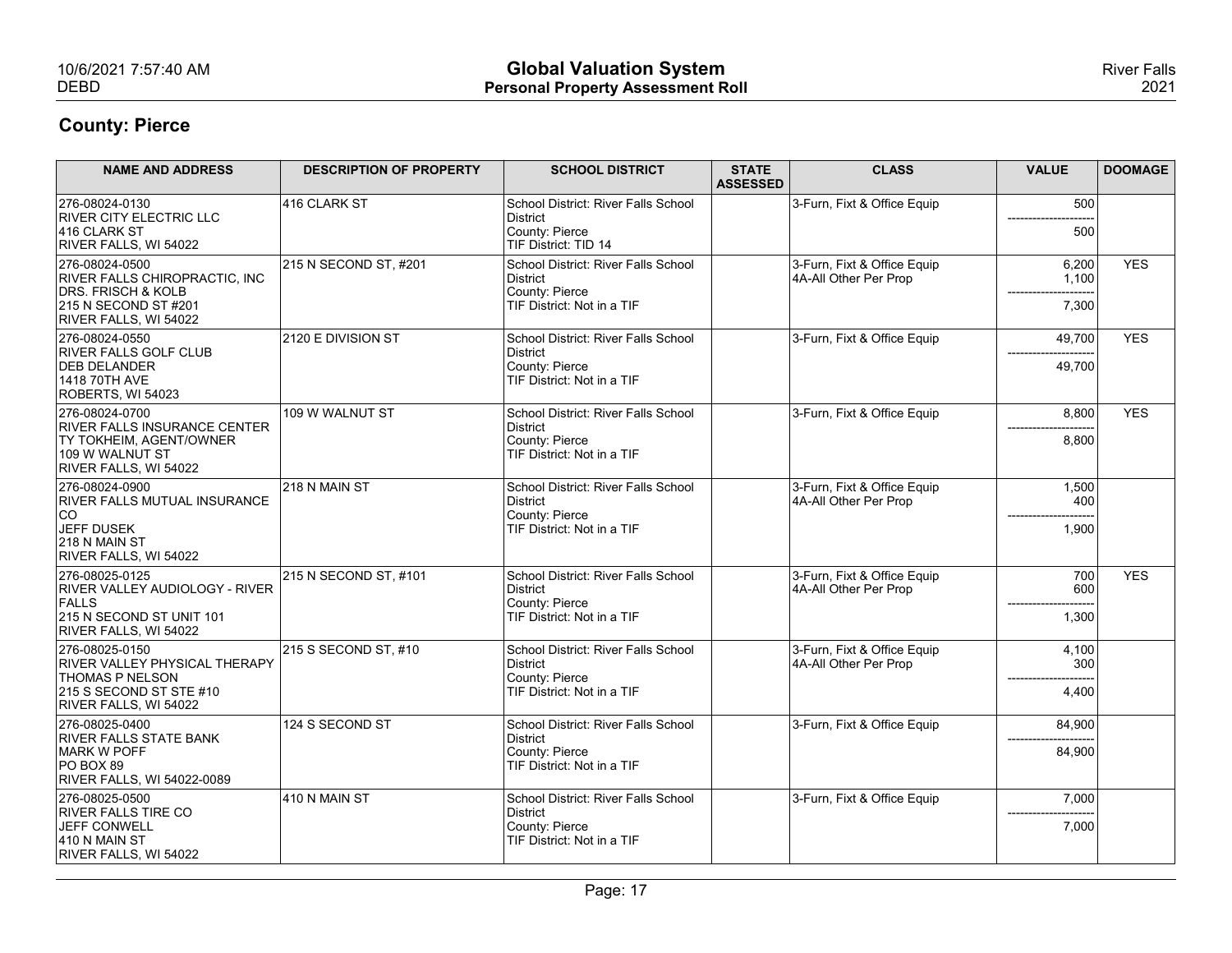| 10/6/2021 7:57:40 AM<br><b>DEBD</b>                                                                                                                         |                                | <b>Global Valuation System</b><br><b>Personal Property Assessment Roll</b>                      |                                 |                                                      |                                | <b>River Falls</b><br>2021 |
|-------------------------------------------------------------------------------------------------------------------------------------------------------------|--------------------------------|-------------------------------------------------------------------------------------------------|---------------------------------|------------------------------------------------------|--------------------------------|----------------------------|
| <b>County: Pierce</b>                                                                                                                                       |                                |                                                                                                 |                                 |                                                      |                                |                            |
| <b>NAME AND ADDRESS</b>                                                                                                                                     | <b>DESCRIPTION OF PROPERTY</b> | <b>SCHOOL DISTRICT</b>                                                                          | <b>STATE</b><br><b>ASSESSED</b> | <b>CLASS</b>                                         | <b>VALUE</b>                   | <b>DOOMAGE</b>             |
| 276-08025-0800<br><b>RIVER FALLS SOCCER CLUB INC</b><br>PO BOX 72<br>RIVER FALLS, WI 54022-0072                                                             | ۱n                             | School District: River Falls School<br>District<br>County: Pierce<br>TIF District: Not in a TIF |                                 | 4B-Improv (Bidgs) leased land                        | 2,000<br>2,000                 |                            |
| 276-08025-0810<br><b>REFLECTIONS SALON</b><br>650 S MAIN ST #101<br>RIVER FALLS, WI 54022                                                                   | 650 S MAIN ST, #101            | School District: River Falls School<br>District<br>County: Pierce<br>TIF District: Not in a TIF |                                 | 3-Furn, Fixt & Office Equip<br>4A-All Other Per Prop | 5,600<br>200<br>5,800          | <b>YES</b>                 |
| 276-08025-0840<br><b>RIVER SMILES DENTAL</b><br>JENNIFER WATKINS, DDS<br>314 N SECOND ST #100<br>RIVER FALLS, WI 54022                                      | 314 N SECOND ST, #100          | School District: River Falls School<br>District<br>County: Pierce<br>TIF District: Not in a TIF |                                 | 3-Furn, Fixt & Office Equip<br>4A-All Other Per Prop | 300<br>1,000<br>1,300          | <b>YES</b>                 |
| 276-08025-0850<br><b>RIVERWALK MERCANTILE</b><br>176 N RIVERWALK<br>RIVER FALLS, WI 54022                                                                   | 125 N MAIN ST                  | School District: River Falls School<br>District<br>County: Pierce<br>TIF District: Not in a TIF |                                 | 3-Furn, Fixt & Office Equip                          | 2,800<br>2,800                 | <b>YES</b>                 |
| 276-08025-0900<br>RODLI, BESKAR, NEUHAUS,<br>MURRAY & PLETCHER, SC<br>219 N MAIN ST<br>RIVER FALLS, WI 54022                                                | 219 N MAIN ST                  | School District: River Falls School<br>District<br>County: Pierce<br>TIF District: Not in a TIF |                                 | 3-Furn, Fixt & Office Equip                          | 214,500<br>214,500             | <b>YES</b>                 |
| 276-08025-0950<br>C&R GUNS<br>ROGACZEWSKI, CRAIG<br>117 E PINE ST<br>RIVER FALLS, WI 54022                                                                  | 117 E PINE ST                  | School District: River Falls School<br>District<br>County: Pierce<br>TIF District: Not in a TIF |                                 | 3-Furn, Fixt & Office Equip<br>4A-All Other Per Prop | 200<br>600<br>800              | <b>YES</b>                 |
| 276-08026-0500<br><b>RIVER FALLS DENTAL ASSOCIATES</b><br>L <sub>TD</sub><br>$650$ S MAIN ST                                                                | 650 S MAIN ST                  | School District: River Falls School<br>District<br>County: Pierce<br>TIF District: Not in a TIF |                                 | 3-Furn, Fixt & Office Equip                          | 18,100<br>18,100               |                            |
| RIVER FALLS, WI 54022<br>276-08026-0700<br>SELAH VIE BISTRO & COFFEE<br><b>COTTAGE</b><br><b>STEPHANIE JENSEN</b><br>208 N MAIN ST<br>RIVER FALLS, WI 54022 | 208 N MAIN ST                  | School District: River Falls School<br>District<br>County: Pierce<br>TIF District: Not in a TIF |                                 | 3-Furn, Fixt & Office Equip                          | 1,900<br>1,900                 | <b>YES</b>                 |
| 276-08026-0900<br>SHOOTERS PUB<br>107 E ELM ST<br>RIVER FALLS, WI 54022                                                                                     | 107 E ELM ST                   | School District: River Falls School<br>District<br>County: Pierce<br>TIF District: Not in a TIF |                                 | 3-Furn, Fixt & Office Equip                          | 6,600<br>------------<br>6,600 | <b>YES</b>                 |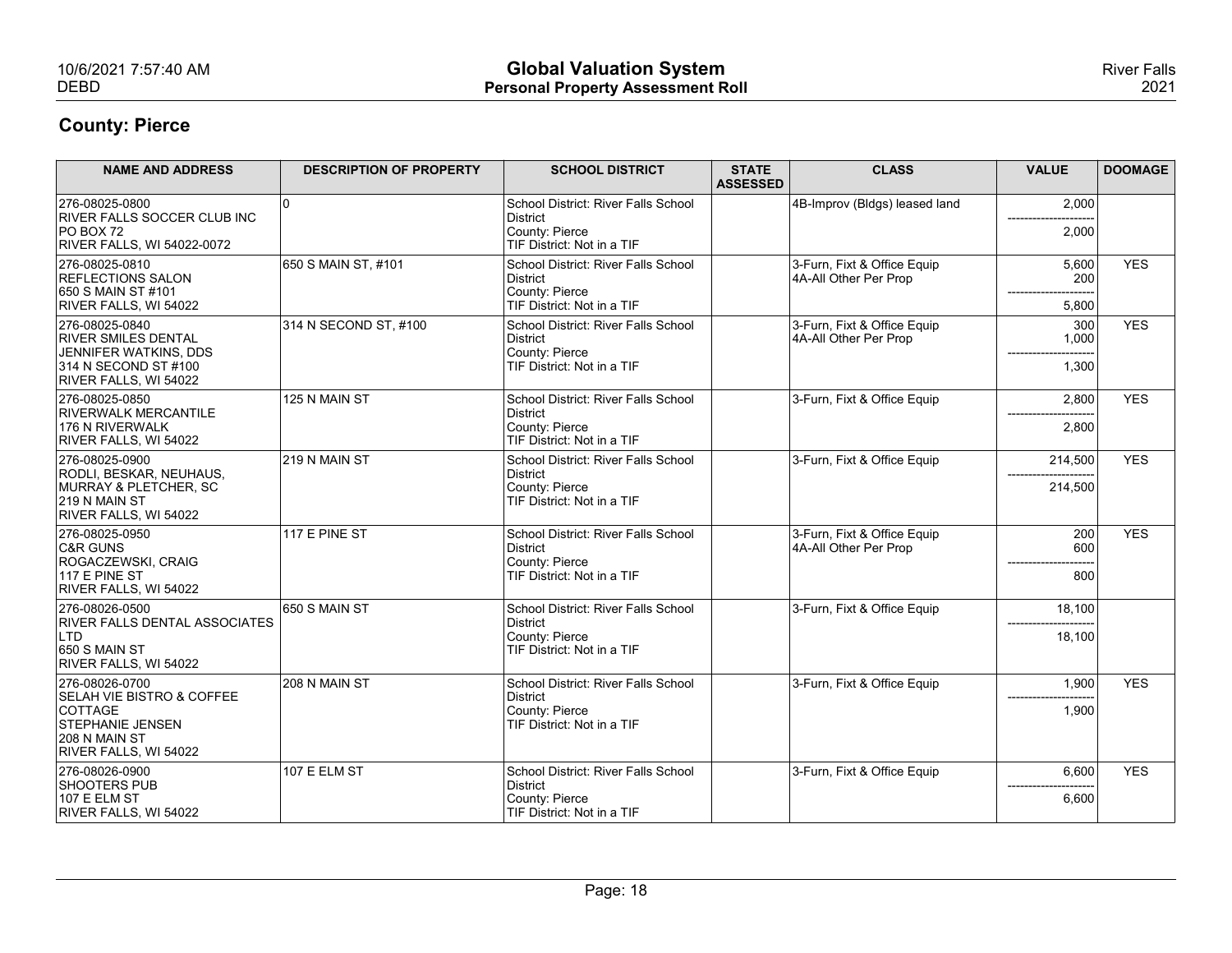| 10/6/2021 7:57:41 AM<br><b>DEBD</b>                                                                                                           |                                | <b>Global Valuation System</b><br><b>Personal Property Assessment Roll</b>                      |                                                      |                      | <b>River Falls</b><br>2021 |
|-----------------------------------------------------------------------------------------------------------------------------------------------|--------------------------------|-------------------------------------------------------------------------------------------------|------------------------------------------------------|----------------------|----------------------------|
| <b>County: Pierce</b>                                                                                                                         |                                |                                                                                                 |                                                      |                      |                            |
| <b>NAME AND ADDRESS</b>                                                                                                                       | <b>DESCRIPTION OF PROPERTY</b> | <b>STATE</b><br><b>SCHOOL DISTRICT</b><br><b>ASSESSED</b>                                       | <b>CLASS</b>                                         | <b>VALUE</b>         | <b>DOOMAGE</b>             |
| 276-08026-0960<br><b>SONG GARDEN CHINESE BUFFET</b><br>115 S MAIN ST                                                                          | 115 S MAIN ST                  | School District: River Falls School<br>District<br>County: Pierce<br>TIF District: Not in a TIF | 3-Furn, Fixt & Office Equip<br>4A-All Other Per Prop | 400<br>400           | <b>YES</b>                 |
| RIVER FALLS, WI 54022<br>276-08027-0400<br>KNIGHT BARRY TITLE UNITED, LLC<br>400 WISCONSIN AVE                                                | 109 N MAIN ST, #A              | School District: River Falls School<br>District<br>County: Pierce                               | 3-Furn, Fixt & Office Equip<br>4A-All Other Per Prop | 800<br>31,900<br>200 |                            |
| RACINE, WI 53403<br>276-08027-0480                                                                                                            | 1025 S MAIN ST                 | TIF District: Not in a TIF<br>School District: River Falls School                               | 3-Furn, Fixt & Office Equip                          | 32,100<br>700        |                            |
| <b>SNAP FITNESS</b><br>ROBERT ARMSTRONG<br>N6615 530TH ST<br>BELDENVILLE, WI 54003                                                            |                                | District<br>County: Pierce<br>TIF District: Not in a TIF                                        | 4A-All Other Per Prop                                | 600<br>1,300         |                            |
| 276-08027-0500<br>SOUTH FORK CAFE<br>116 S MAIN ST                                                                                            | 116 S MAIN ST                  | School District: River Falls School<br>District<br>County: Pierce                               | 3-Furn, Fixt & Office Equip                          | 7,800<br>7,800       | <b>YES</b>                 |
| RIVER FALLS, WI 54022<br>276-08027-0600                                                                                                       | 1025 S MAIN ST, #600           | TIF District: Not in a TIF<br>School District: River Falls School                               | 4A-All Other Per Prop                                | 200                  | <b>YES</b>                 |
| <b>RIVER FALLS CLEANERS &amp;</b><br>LAUNDRY - SOUTHTOWN<br><b>TODD BJERSTEDT</b><br>531 HIGH RIDGE RD<br>RIVER FALLS, WI 54022               |                                | District<br>County: Pierce<br>TIF District: Not in a TIF                                        |                                                      | 200                  |                            |
| 276-08027-0625<br>STATE FARM INSURANCE AGENT                                                                                                  | 124 N MAIN ST                  | School District: River Falls School<br>District                                                 | 3-Furn, Fixt & Office Equip                          | 100                  |                            |
| <b>GREG PETERS</b><br><b>124 N MAIN ST</b><br>RIVER FALLS, WI 54022                                                                           |                                | County: Pierce<br>TIF District: Not in a TIF                                                    |                                                      | 100                  |                            |
| 276-08027-0650<br><b>STATE FARM MUTUAL AUTO</b><br><b>INSURANCE COMPANY</b><br>ONE STATE FARM PLAZA<br>CORPORATE TAX<br>BLOOMINGTON, IL 61710 | 109 N MAIN ST                  | School District: River Falls School<br>District<br>County: Pierce<br>TIF District: Not in a TIF | 3-Furn, Fixt & Office Equip                          | 500<br>500           |                            |
| 276-08027-1050<br><b>STEVE'S PIZZA PALACE</b><br>PAUL & ELIZABETH POULIOS<br>$110 N$ MAIN ST<br>RIVER FALLS, WI 54022                         | 110 N MAIN ST                  | School District: River Falls School<br>District<br>County: Pierce<br>TIF District: Not in a TIF | 3-Furn, Fixt & Office Equip                          | 700<br>700           |                            |
| 276-08028-0350<br><b>ALOHA TAN</b><br><b>MARK DANIELSON</b><br>100 S MAIN ST<br>RIVER FALLS, WI 54022                                         | 100 S MAIN ST                  | School District: River Falls School<br>District<br>County: Pierce<br>TIF District: Not in a TIF | 3-Furn, Fixt & Office Equip<br>4A-All Other Per Prop | 700<br>100<br>800    |                            |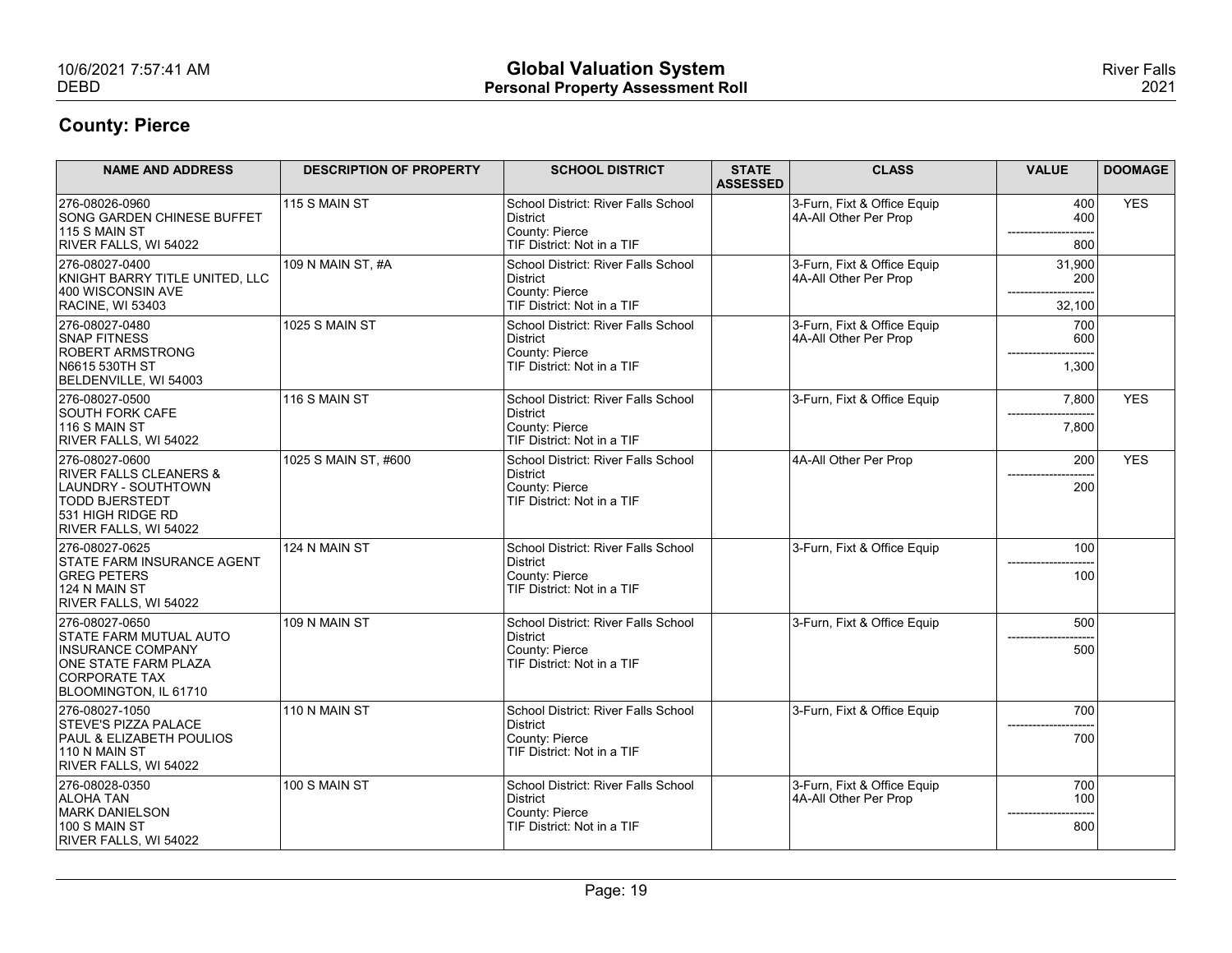| 10/6/2021 7:57:41 AM                                               |                                | <b>Global Valuation System</b>                           |                 |                                                      |               | <b>River Falls</b> |
|--------------------------------------------------------------------|--------------------------------|----------------------------------------------------------|-----------------|------------------------------------------------------|---------------|--------------------|
| <b>DEBD</b>                                                        |                                | <b>Personal Property Assessment Roll</b>                 |                 |                                                      |               | 2021               |
| <b>County: Pierce</b>                                              |                                |                                                          |                 |                                                      |               |                    |
| <b>NAME AND ADDRESS</b>                                            | <b>DESCRIPTION OF PROPERTY</b> | <b>SCHOOL DISTRICT</b>                                   | <b>STATE</b>    | <b>CLASS</b>                                         | <b>VALUE</b>  | <b>DOOMAGE</b>     |
|                                                                    |                                |                                                          | <b>ASSESSED</b> |                                                      |               |                    |
| 276-08028-0500<br><b>SWEDE'S SERVICE</b>                           | $ 428S$ MAIN ST                | School District: River Falls School<br>District          |                 | 4A-All Other Per Prop                                | 200           |                    |
| <b>WAYNE SVOBODA</b><br>$ 428S$ MAIN ST                            |                                | County: Pierce<br>TIF District: TID 6                    |                 |                                                      | 200           |                    |
| RIVER FALLS, WI 54022<br>276-08028-0700                            | 233 W CASCADE AVE - APT        | School District: River Falls School                      |                 | 3-Furn, Fixt & Office Equip                          | 21,000        | <b>YES</b>         |
| SYKORA, NATHAN<br>1440 DUTCH HERITAGE LN<br>BALDWIN, WI 54002      | <b>RENTALS</b>                 | District<br>County: Pierce<br>TIF District: Not in a TIF |                 |                                                      | 21,000        |                    |
| 276-08029-0200                                                     | $ 216 N$ MAIN ST, #H           | School District: River Falls School                      |                 | 3-Furn, Fixt & Office Equip                          | 4,400         | <b>YES</b>         |
| <b>PRO CLEANERS 4 U</b><br><b>PETE OLSON</b>                       |                                | District<br>County: Pierce                               |                 |                                                      | ----<br>4,400 |                    |
| 216 N MAIN ST STE H<br>RIVER FALLS, WI 54022                       |                                | TIF District: Not in a TIF                               |                 |                                                      |               |                    |
| 276-08029-0450<br>THE CUTTING EDGE                                 | 208 S MAIN ST                  | School District: River Falls School<br>District          |                 | 3-Furn, Fixt & Office Equip                          | 2,100         |                    |
| JUNE JOHNSON<br>1661 VALLEY QUAIL DR                               |                                | County: Pierce<br>TIF District: Not in a TIF             |                 |                                                      | 2,100         |                    |
| RIVER FALLS, WI 54022<br>276-08029-0500                            | 522 BIRCH ST                   | School District: River Falls School                      |                 | 3-Furn, Fixt & Office Equip                          | 800           | <b>YES</b>         |
| THE HAIR AFFAIR<br>JOANN MARTIN                                    |                                | District<br>County: Pierce                               |                 |                                                      | 800           |                    |
| 522 BIRCH ST<br>RIVER FALLS, WI 54022                              |                                | TIF District: Not in a TIF                               |                 |                                                      |               |                    |
| 276-08029-0530<br>CASTRO CORPORATION                               | 106 N MAIN ST                  | School District: River Falls School<br>District          |                 | 3-Furn, Fixt & Office Equip                          | 2,900         | <b>YES</b>         |
| ALEJANDRO CASTRO<br>4312 CREST CT                                  |                                | County: Pierce<br>TIF District: Not in a TIF             |                 |                                                      | 2,900         |                    |
| EAU CLAIRE, WI 54701                                               |                                |                                                          |                 |                                                      |               |                    |
| 276-08029-0705<br>MARKET SQUARE TRAVEL LLC                         | 117 E MAPLE ST, #3             | School District: River Falls School<br>District          |                 | 3-Furn, Fixt & Office Equip                          | 900           | <b>YES</b>         |
| <b>TRAVEL LEADERS</b><br>13756 83RD WAY N<br>MAPLE GROVE, MN 55369 |                                | County: Pierce<br>TIF District: Not in a TIF             |                 |                                                      | 900           |                    |
| 276-08029-0725                                                     | 200 S MAIN ST                  | School District: River Falls School                      |                 | 3-Furn, Fixt & Office Equip                          | 100           | <b>YES</b>         |
| <b>TREASURES FROM THE HEART</b><br>MARY AABY                       |                                | District<br>County: Pierce                               |                 |                                                      | 100           |                    |
| 200 S MAIN ST<br>RIVER FALLS, WI 54022                             |                                | TIF District: Not in a TIF                               |                 |                                                      |               |                    |
| 276-08029-0800                                                     | 128 N SECOND ST                | School District: River Falls School<br>District          |                 | 3-Furn, Fixt & Office Equip<br>4A-All Other Per Prop | 100<br>1,600  | <b>YES</b>         |
| <b>RIVER CITY STITCH</b>                                           |                                | County: Pierce                                           |                 |                                                      |               |                    |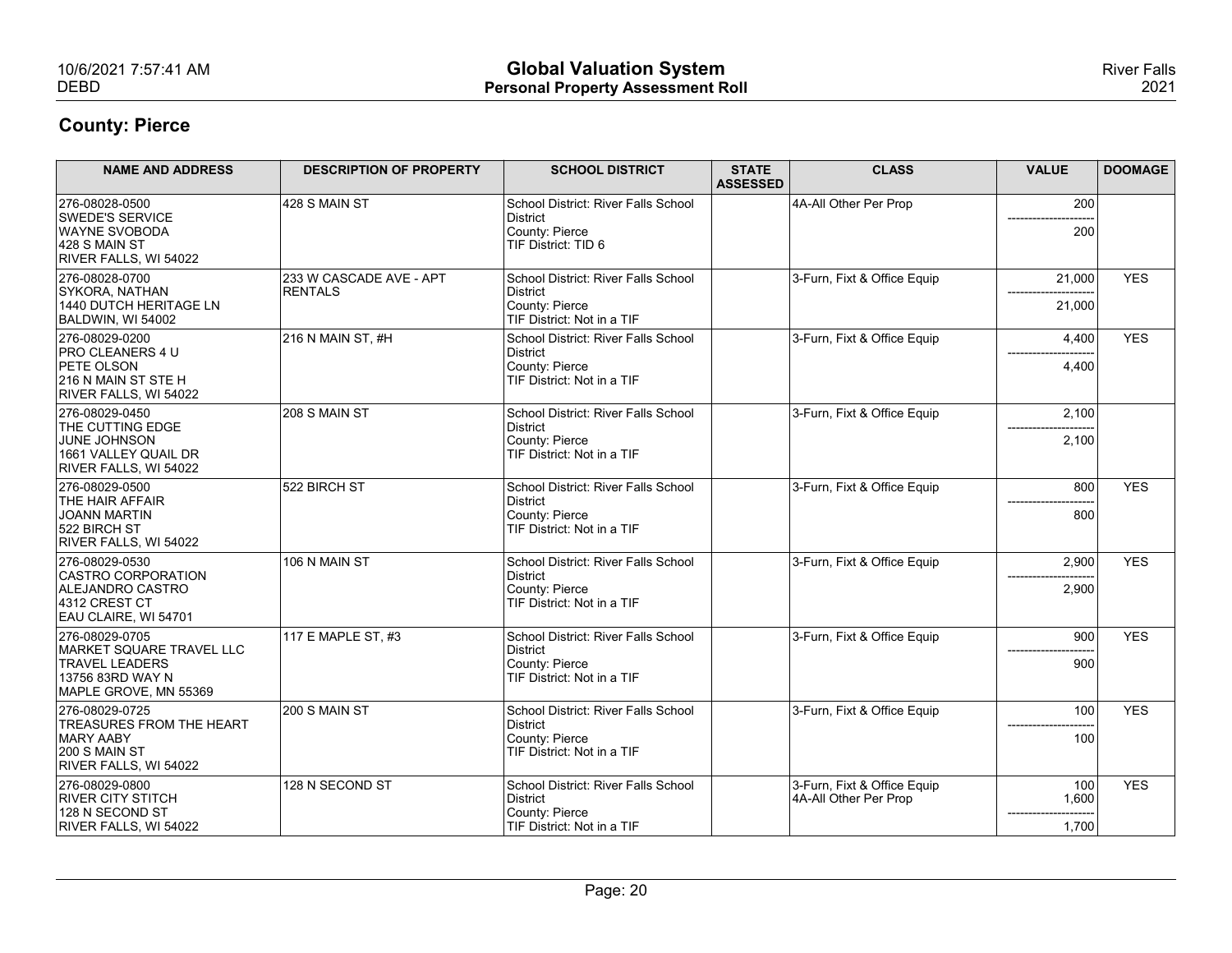| 10/6/2021 7:57:41 AM<br><b>DEBD</b>                                                                                                            |                                | <b>Global Valuation System</b><br><b>Personal Property Assessment Roll</b>                                              |                                 |                                                      |                                                         | <b>River Falls</b><br>2021 |
|------------------------------------------------------------------------------------------------------------------------------------------------|--------------------------------|-------------------------------------------------------------------------------------------------------------------------|---------------------------------|------------------------------------------------------|---------------------------------------------------------|----------------------------|
| <b>County: Pierce</b>                                                                                                                          |                                |                                                                                                                         |                                 |                                                      |                                                         |                            |
| <b>NAME AND ADDRESS</b>                                                                                                                        | <b>DESCRIPTION OF PROPERTY</b> | <b>SCHOOL DISTRICT</b>                                                                                                  | <b>STATE</b><br><b>ASSESSED</b> | <b>CLASS</b>                                         | <b>VALUE</b>                                            | <b>DOOMAGE</b>             |
| 276-08030-0200<br><b>TOMLINSON FINANCIAL</b><br><b>ERIN TOMLINSON</b><br>$119$ S MAIN ST                                                       | $119$ S MAIN ST                | School District: River Falls School<br>District<br>County: Pierce<br>TIF District: Not in a TIF                         |                                 | 3-Furn, Fixt & Office Equip<br>4A-All Other Per Prop | 100<br>100                                              | <b>YES</b>                 |
| RIVER FALLS, WI 54022                                                                                                                          |                                |                                                                                                                         |                                 |                                                      | 200                                                     |                            |
| 276-08030-0800<br><b>TWIN STATES MUSIC</b><br><b>KEVIN ANDERSON</b><br>1811 O'KEEFE RD<br>HUDSON, WI 54016                                     | VARIOUS                        | School District: River Falls School<br>District<br>County: Pierce<br>TIF District: Not in a TIF                         |                                 | 3-Furn, Fixt & Office Equip                          | 1,600<br>1,600                                          |                            |
| 276-08030-0850<br>UNIVERSITY FALLS, LLC<br>200 TWILITE ST<br>LA CRESCENT, MN 55947                                                             | 205 W CASCADE AVE              | School District: River Falls School<br>District<br>County: Pierce<br>TIF District: TID 8                                |                                 | 3-Furn, Fixt & Office Equip<br>4A-All Other Per Prop | 24,900<br>4,100<br>29,000                               |                            |
| 276-08031-0350<br><b>WASTE MANAGEMENT OF</b><br>WISONSIN, INC<br>C/O MARVIN F. POER AND<br><b>COMPANY</b><br>PO BOX 802206<br>DALLAS, TX 75380 | VARIOUS LOCATIONS              | School District: River Falls School<br>District<br>County: Pierce<br>TIF District: Not in a TIF                         |                                 | 4A-All Other Per Prop                                | 18,900<br>18,900                                        |                            |
| 276-08031-0360<br><b>WELLS FARGO VENDOR FINANCIAL</b><br><b>SERVICES LLC</b><br>PO BOX 36200<br><b>BILLINGS, MT 59107-6200</b>                 | VARIOUS                        | School District: River Falls School<br>District<br>County: Pierce<br>TIF District: TID 6                                |                                 | 3-Furn, Fixt & Office Equip                          | 12,300<br>12,300                                        |                            |
| 276-08031-0370<br><b>THE SECOND STAR</b><br><b>WERNER, GRETA</b><br>114 S MAIN ST                                                              | $114$ S MAIN ST                | School District: River Falls School<br>District<br>County: Pierce<br>TIF District: Not in a TIF                         |                                 | 4A-All Other Per Prop<br>3-Furn, Fixt & Office Equip | 100<br>200<br>------------<br>300                       | <b>YES</b>                 |
| RIVER FALLS, WI 54022<br>276-08031-0600<br><b>WHOLE EARTH CO-OP</b><br>ANNA ZALUSKY, MANAGER<br>$126$ S MAIN ST                                | 126 S MAIN ST                  | School District: River Falls School<br>District<br>County: Pierce<br>TIF District: Not in a TIF                         |                                 | 3-Furn, Fixt & Office Equip<br>4A-All Other Per Prop | 17,200<br>1,200<br>--------<br>18,400                   | <b>YES</b>                 |
| RIVER FALLS, WI 54022<br>276-08031-0625<br>WIRELESS WORLD-RIVER FALLS<br>$PO$ BOX 68                                                           | 705 N MAIN ST, #C              | School District: River Falls School<br>District<br>County: Pierce                                                       |                                 | 3-Furn, Fixt & Office Equip<br>4A-All Other Per Prop | 11,000<br>3,700                                         | <b>YES</b>                 |
| ROCK VALLEY, IA 51247<br>276-08031-0626<br>THE GARAGE BIKES AND BREWS<br>109 W CEDAR ST<br>RIVER FALLS, WI 54022                               | 109 W CEDAR ST                 | TIF District: Not in a TIF<br>School District: River Falls School<br>District<br>County: Pierce<br>TIF District: TID 14 |                                 | 3-Furn, Fixt & Office Equip<br>4A-All Other Per Prop | 14,700<br>600<br>500<br>------<br>------------<br>1,100 | <b>YES</b>                 |